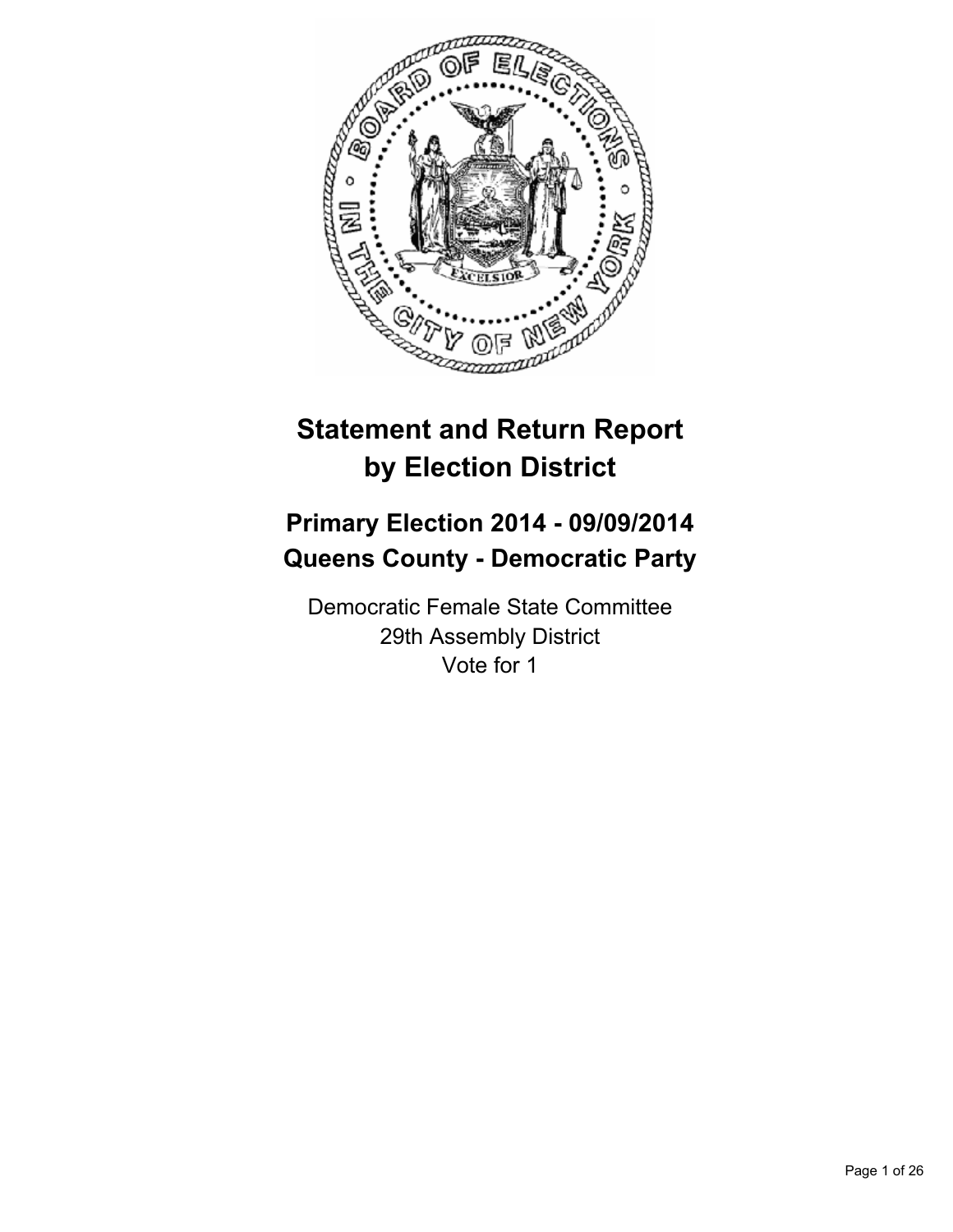

| <b>PUBLIC COUNTER</b>                                    | 75 |
|----------------------------------------------------------|----|
| <b>EMERGENCY</b>                                         | 0  |
| ABSENTEE/MILITARY                                        |    |
| <b>FEDERAL</b>                                           | 0  |
| <b>AFFIDAVIT</b>                                         |    |
| <b>Total Ballots</b>                                     | 77 |
| Less - Inapplicable Federal/Special Presidential Ballots | 0  |
| <b>Total Applicable Ballots</b>                          | 77 |
| DORITA L. CLARKE                                         | 50 |
| <b>RUTH CAMPBELL</b>                                     | 11 |
| <b>Total Votes</b>                                       | 61 |
| Unrecorded                                               | 16 |

## **002/29**

| <b>PUBLIC COUNTER</b>                                    | 98  |
|----------------------------------------------------------|-----|
| <b>EMERGENCY</b>                                         | 0   |
| ABSENTEE/MILITARY                                        | 3   |
| <b>FEDERAL</b>                                           | 0   |
| <b>AFFIDAVIT</b>                                         | 3   |
| <b>Total Ballots</b>                                     | 104 |
| Less - Inapplicable Federal/Special Presidential Ballots | 0   |
| <b>Total Applicable Ballots</b>                          | 104 |
| DORITA L. CLARKE                                         | 40  |
| <b>RUTH CAMPBELL</b>                                     | 41  |
| SABINA FRENCH (WRITE-IN)                                 | 1   |
| SABINE FRENCH (WRITE-IN)                                 | 2   |
| UNATTRIBUTABLE WRITE-IN (WRITE-IN)                       | 2   |
| <b>Total Votes</b>                                       | 86  |
| Unrecorded                                               | 18  |

| <b>PUBLIC COUNTER</b>                                    | 94 |
|----------------------------------------------------------|----|
| <b>EMERGENCY</b>                                         | 0  |
| ABSENTEE/MILITARY                                        | 0  |
| <b>FEDERAL</b>                                           | 0  |
| <b>AFFIDAVIT</b>                                         | 1  |
| <b>Total Ballots</b>                                     | 95 |
| Less - Inapplicable Federal/Special Presidential Ballots | 0  |
| <b>Total Applicable Ballots</b>                          | 95 |
| DORITA L. CLARKE                                         | 28 |
| <b>RUTH CAMPBELL</b>                                     | 44 |
| SABINE FRENCH (WRITE-IN)                                 | 1  |
| UNATTRIBUTABLE WRITE-IN (WRITE-IN)                       | 1  |
| <b>Total Votes</b>                                       | 74 |
| Unrecorded                                               | 21 |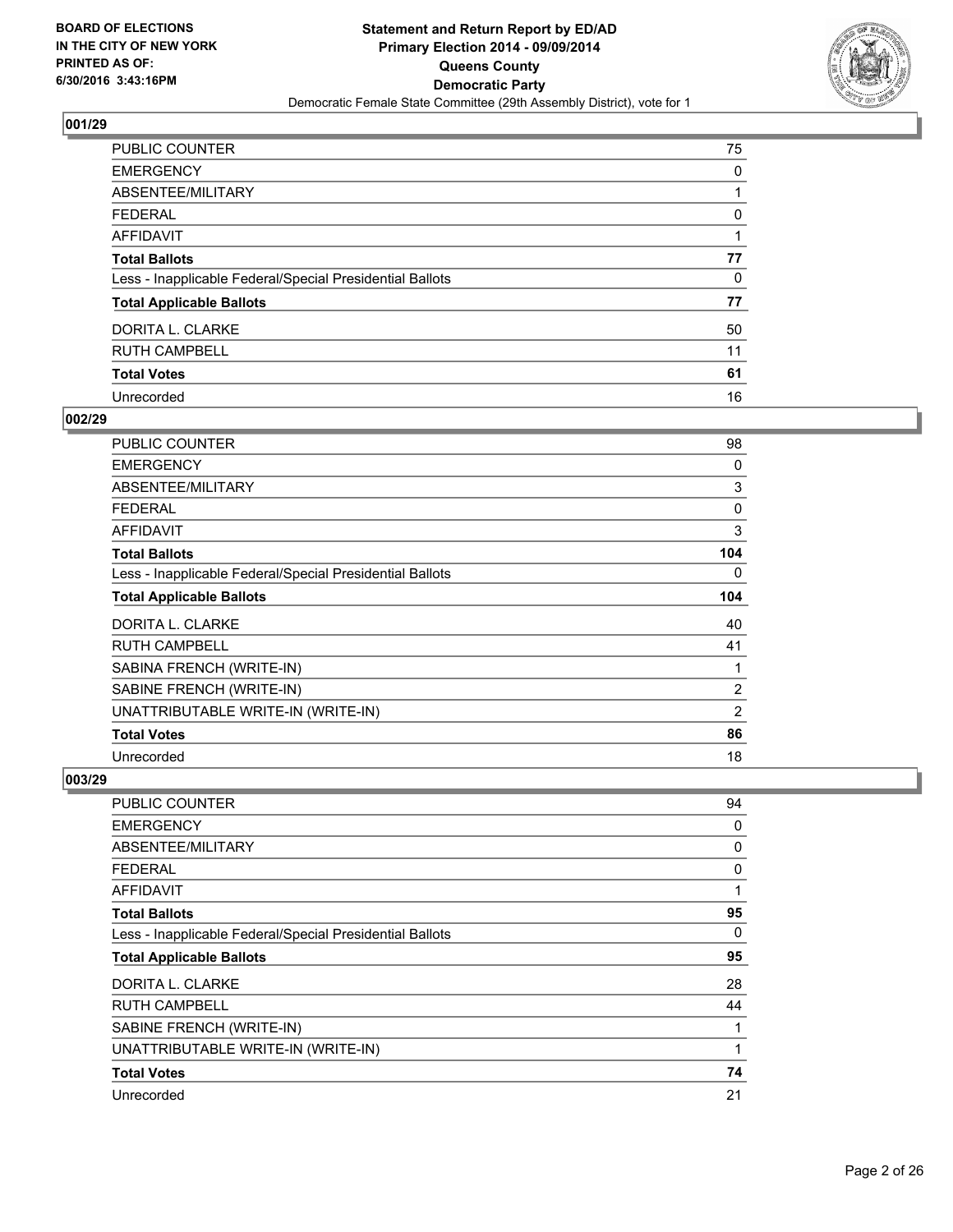

| <b>PUBLIC COUNTER</b>                                    | 83 |
|----------------------------------------------------------|----|
| <b>EMERGENCY</b>                                         | 0  |
| ABSENTEE/MILITARY                                        | 2  |
| <b>FEDERAL</b>                                           | 0  |
| <b>AFFIDAVIT</b>                                         | 0  |
| <b>Total Ballots</b>                                     | 85 |
| Less - Inapplicable Federal/Special Presidential Ballots | 0  |
| <b>Total Applicable Ballots</b>                          | 85 |
| DORITA L. CLARKE                                         | 36 |
| <b>RUTH CAMPBELL</b>                                     | 33 |
| <b>Total Votes</b>                                       | 69 |
| Unrecorded                                               | 16 |

#### **005/29**

| <b>PUBLIC COUNTER</b>                                    | 34 |
|----------------------------------------------------------|----|
| <b>EMERGENCY</b>                                         | 0  |
| ABSENTEE/MILITARY                                        | 2  |
| <b>FEDERAL</b>                                           | 0  |
| AFFIDAVIT                                                | 0  |
| <b>Total Ballots</b>                                     | 36 |
| Less - Inapplicable Federal/Special Presidential Ballots | 0  |
| <b>Total Applicable Ballots</b>                          | 36 |
| DORITA L. CLARKE                                         | 15 |
| <b>RUTH CAMPBELL</b>                                     | 14 |
| OSTER BRYAN (WRITE-IN)                                   |    |
| UNATTRIBUTABLE WRITE-IN (WRITE-IN)                       | 1  |
| <b>Total Votes</b>                                       | 31 |
| Unrecorded                                               | 5  |

| <b>PUBLIC COUNTER</b>                                    | 56 |
|----------------------------------------------------------|----|
| <b>EMERGENCY</b>                                         | 0  |
| ABSENTEE/MILITARY                                        | 5  |
| <b>FEDERAL</b>                                           | 0  |
| <b>AFFIDAVIT</b>                                         | 0  |
| <b>Total Ballots</b>                                     | 61 |
| Less - Inapplicable Federal/Special Presidential Ballots | 0  |
| <b>Total Applicable Ballots</b>                          | 61 |
| DORITA L. CLARKE                                         | 24 |
| <b>RUTH CAMPBELL</b>                                     | 20 |
| <b>Total Votes</b>                                       | 44 |
| Unrecorded                                               | 17 |
| 007/29 COMBINED into: 005/29                             |    |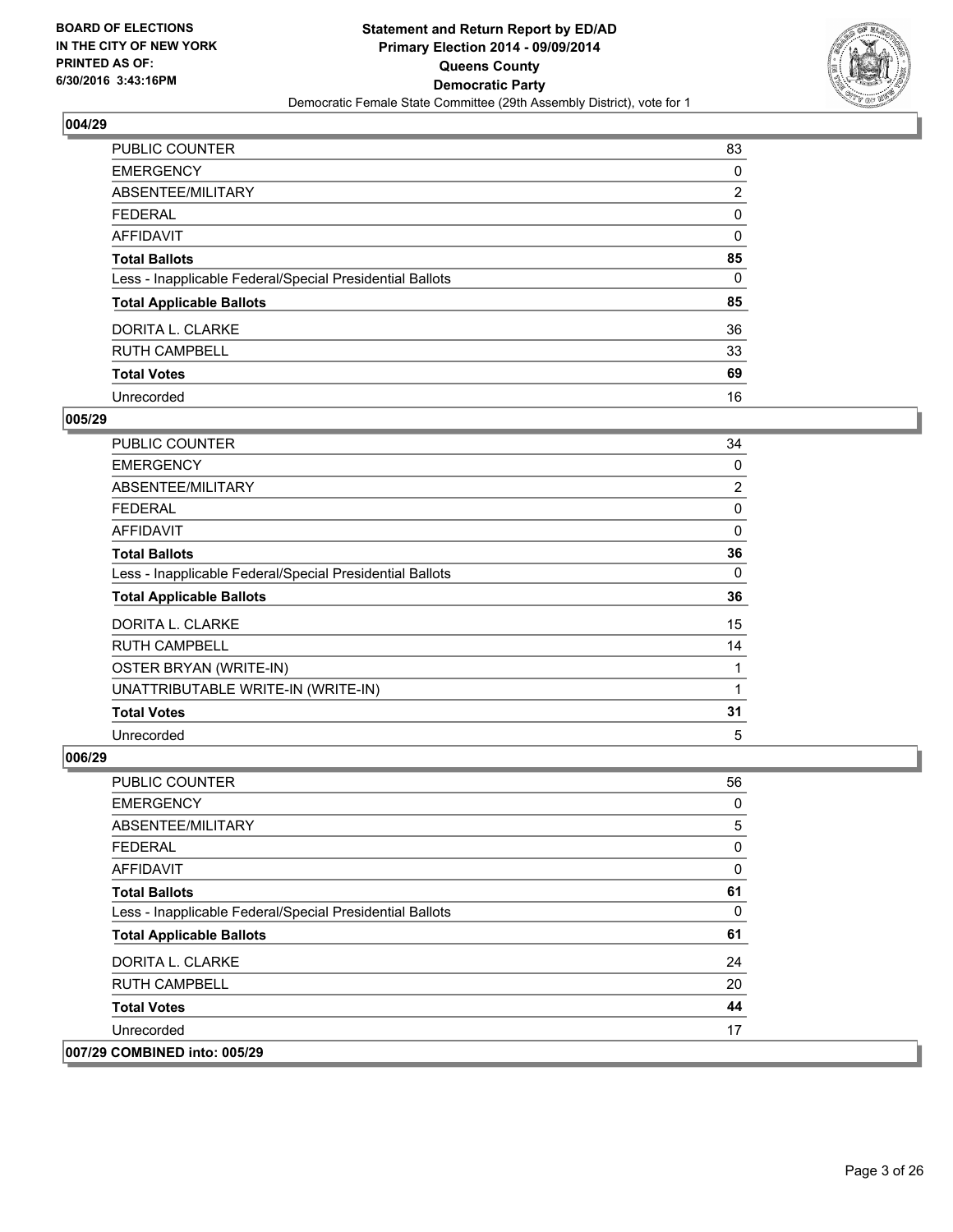

| <b>PUBLIC COUNTER</b>                                    | 44             |
|----------------------------------------------------------|----------------|
| <b>EMERGENCY</b>                                         | 0              |
| ABSENTEE/MILITARY                                        | 43             |
| <b>FEDERAL</b>                                           | 0              |
| <b>AFFIDAVIT</b>                                         | $\overline{2}$ |
| <b>Total Ballots</b>                                     | 89             |
| Less - Inapplicable Federal/Special Presidential Ballots | 0              |
| <b>Total Applicable Ballots</b>                          | 89             |
| DORITA L. CLARKE                                         | 33             |
| <b>RUTH CAMPBELL</b>                                     | 35             |
| <b>Total Votes</b>                                       | 68             |
| Unrecorded                                               | 21             |

#### **009/29**

| PUBLIC COUNTER                                           | 65 |
|----------------------------------------------------------|----|
| <b>EMERGENCY</b>                                         | 0  |
| ABSENTEE/MILITARY                                        | 0  |
| <b>FEDERAL</b>                                           | 0  |
| <b>AFFIDAVIT</b>                                         |    |
| <b>Total Ballots</b>                                     | 66 |
| Less - Inapplicable Federal/Special Presidential Ballots | 0  |
| <b>Total Applicable Ballots</b>                          | 66 |
| DORITA L. CLARKE                                         | 20 |
| <b>RUTH CAMPBELL</b>                                     | 39 |
| <b>Total Votes</b>                                       | 59 |
| Unrecorded                                               | 7  |
|                                                          |    |

| PUBLIC COUNTER                                           | 71 |
|----------------------------------------------------------|----|
| <b>EMERGENCY</b>                                         | 0  |
| ABSENTEE/MILITARY                                        | 0  |
| <b>FEDERAL</b>                                           | 0  |
| AFFIDAVIT                                                | 0  |
| <b>Total Ballots</b>                                     | 71 |
| Less - Inapplicable Federal/Special Presidential Ballots | 0  |
| <b>Total Applicable Ballots</b>                          | 71 |
| DORITA L. CLARKE                                         | 36 |
| <b>RUTH CAMPBELL</b>                                     | 28 |
| <b>Total Votes</b>                                       | 64 |
| Unrecorded                                               | 7  |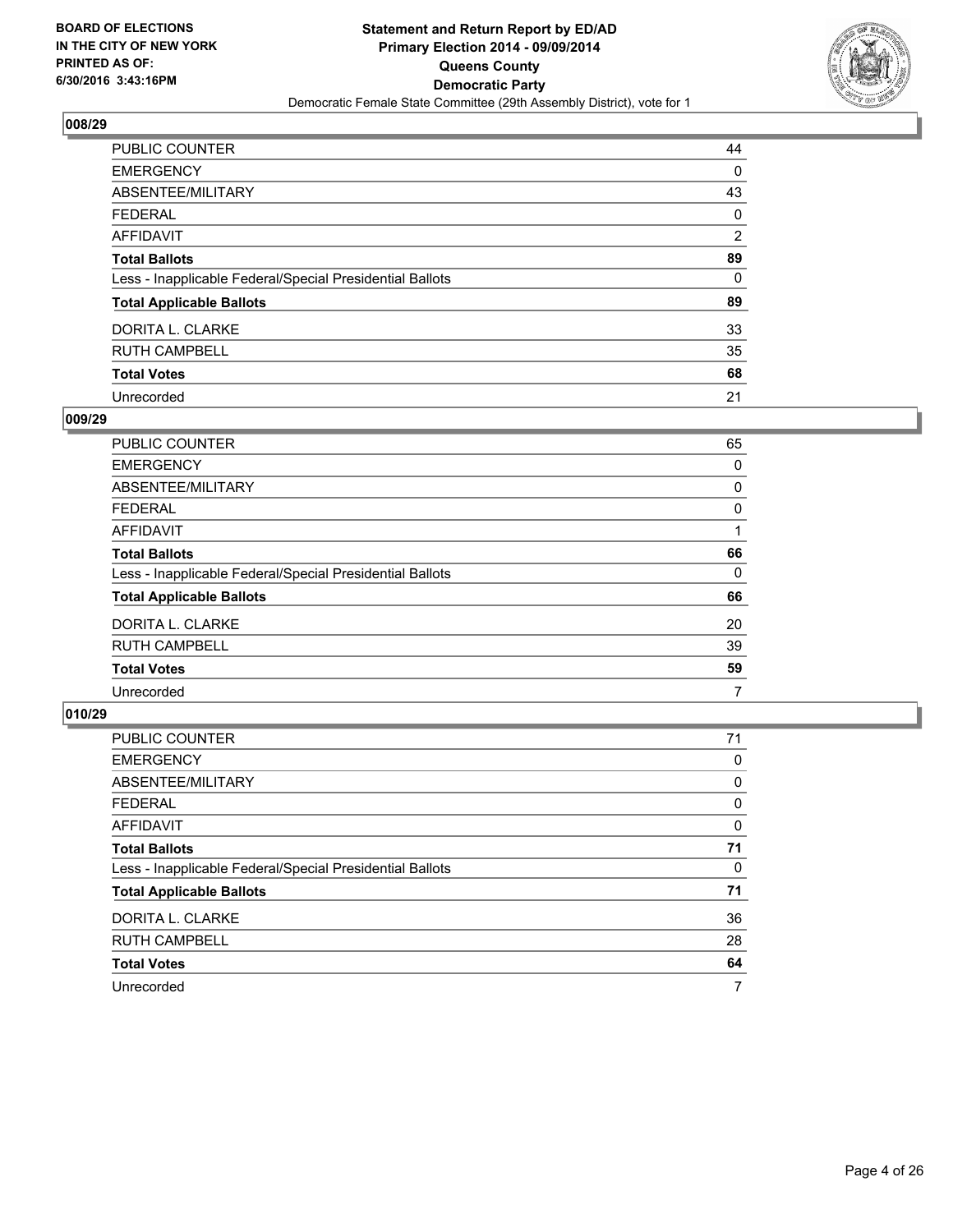

| <b>PUBLIC COUNTER</b>                                    | 22 |
|----------------------------------------------------------|----|
| <b>EMERGENCY</b>                                         | 0  |
| ABSENTEE/MILITARY                                        | 0  |
| <b>FEDERAL</b>                                           | 0  |
| <b>AFFIDAVIT</b>                                         | 0  |
| <b>Total Ballots</b>                                     | 22 |
| Less - Inapplicable Federal/Special Presidential Ballots | 0  |
| <b>Total Applicable Ballots</b>                          | 22 |
| DORITA L. CLARKE                                         | 2  |
| <b>RUTH CAMPBELL</b>                                     | 10 |
| SABINE FRENCH (WRITE-IN)                                 |    |
| <b>Total Votes</b>                                       | 13 |
| Unrecorded                                               | 9  |

# **012/29**

| <b>PUBLIC COUNTER</b>                                    | 76 |
|----------------------------------------------------------|----|
| <b>EMERGENCY</b>                                         | 0  |
| ABSENTEE/MILITARY                                        | 0  |
| <b>FEDERAL</b>                                           | 0  |
| AFFIDAVIT                                                |    |
| <b>Total Ballots</b>                                     | 77 |
| Less - Inapplicable Federal/Special Presidential Ballots | 0  |
| <b>Total Applicable Ballots</b>                          | 77 |
| DORITA L. CLARKE                                         | 36 |
| <b>RUTH CAMPBELL</b>                                     | 19 |
| <b>Total Votes</b>                                       | 55 |
| Unrecorded                                               | 22 |

| PUBLIC COUNTER                                           | 34             |
|----------------------------------------------------------|----------------|
| <b>EMERGENCY</b>                                         | 0              |
| ABSENTEE/MILITARY                                        | $\overline{2}$ |
| <b>FEDERAL</b>                                           | 0              |
| AFFIDAVIT                                                | 0              |
| <b>Total Ballots</b>                                     | 36             |
| Less - Inapplicable Federal/Special Presidential Ballots | 0              |
| <b>Total Applicable Ballots</b>                          | 36             |
| DORITA L. CLARKE                                         | 19             |
| <b>RUTH CAMPBELL</b>                                     | 12             |
| <b>Total Votes</b>                                       | 31             |
| Unrecorded                                               | 5              |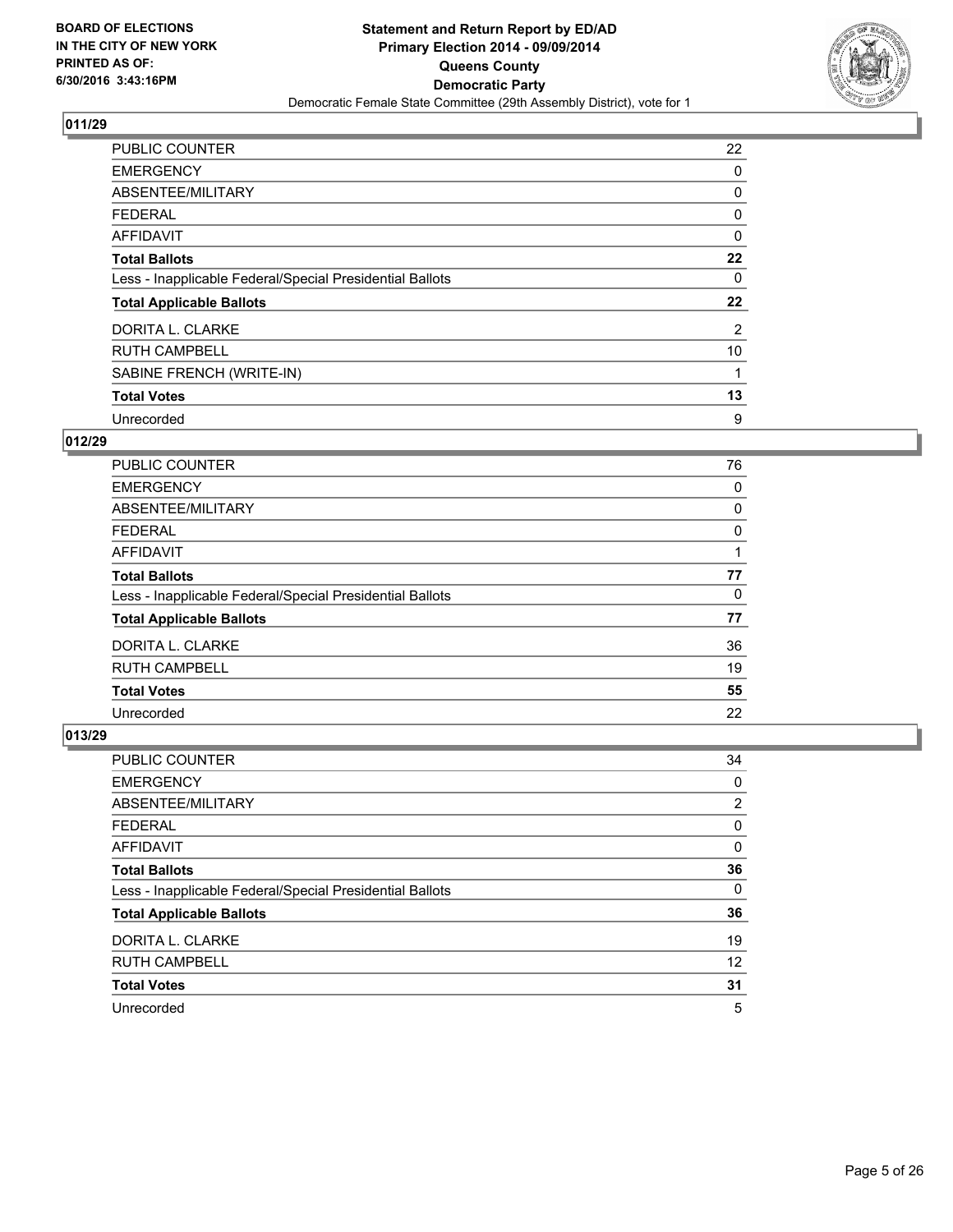

| <b>PUBLIC COUNTER</b>                                    | 54 |
|----------------------------------------------------------|----|
| <b>EMERGENCY</b>                                         | 0  |
| ABSENTEE/MILITARY                                        | 0  |
| <b>FEDERAL</b>                                           | 0  |
| <b>AFFIDAVIT</b>                                         | 0  |
| <b>Total Ballots</b>                                     | 54 |
| Less - Inapplicable Federal/Special Presidential Ballots | 0  |
| <b>Total Applicable Ballots</b>                          | 54 |
| DORITA L. CLARKE                                         | 27 |
| <b>RUTH CAMPBELL</b>                                     | 19 |
| <b>Total Votes</b>                                       | 46 |
| Unrecorded                                               | 8  |

## **015/29**

| <b>PUBLIC COUNTER</b>                                    | 107 |
|----------------------------------------------------------|-----|
| <b>EMERGENCY</b>                                         | 0   |
| ABSENTEE/MILITARY                                        | 0   |
| <b>FEDERAL</b>                                           | 0   |
| AFFIDAVIT                                                | 3   |
| <b>Total Ballots</b>                                     | 110 |
| Less - Inapplicable Federal/Special Presidential Ballots | 0   |
| <b>Total Applicable Ballots</b>                          | 110 |
| DORITA L. CLARKE                                         | 32  |
| <b>RUTH CAMPBELL</b>                                     | 43  |
| SABINE FRENCH (WRITE-IN)                                 | 1   |
| <b>Total Votes</b>                                       | 76  |
| Unrecorded                                               | 34  |

| <b>PUBLIC COUNTER</b>                                    | 62                    |
|----------------------------------------------------------|-----------------------|
| <b>EMERGENCY</b>                                         | 0                     |
| ABSENTEE/MILITARY                                        | $\mathbf{2}^{\prime}$ |
| FEDERAL                                                  | 0                     |
| AFFIDAVIT                                                |                       |
| <b>Total Ballots</b>                                     | 65                    |
| Less - Inapplicable Federal/Special Presidential Ballots | 0                     |
| <b>Total Applicable Ballots</b>                          | 65                    |
| DORITA L. CLARKE                                         | 31                    |
| <b>RUTH CAMPBELL</b>                                     | 23                    |
| <b>Total Votes</b>                                       | 54                    |
| Unrecorded                                               | 11                    |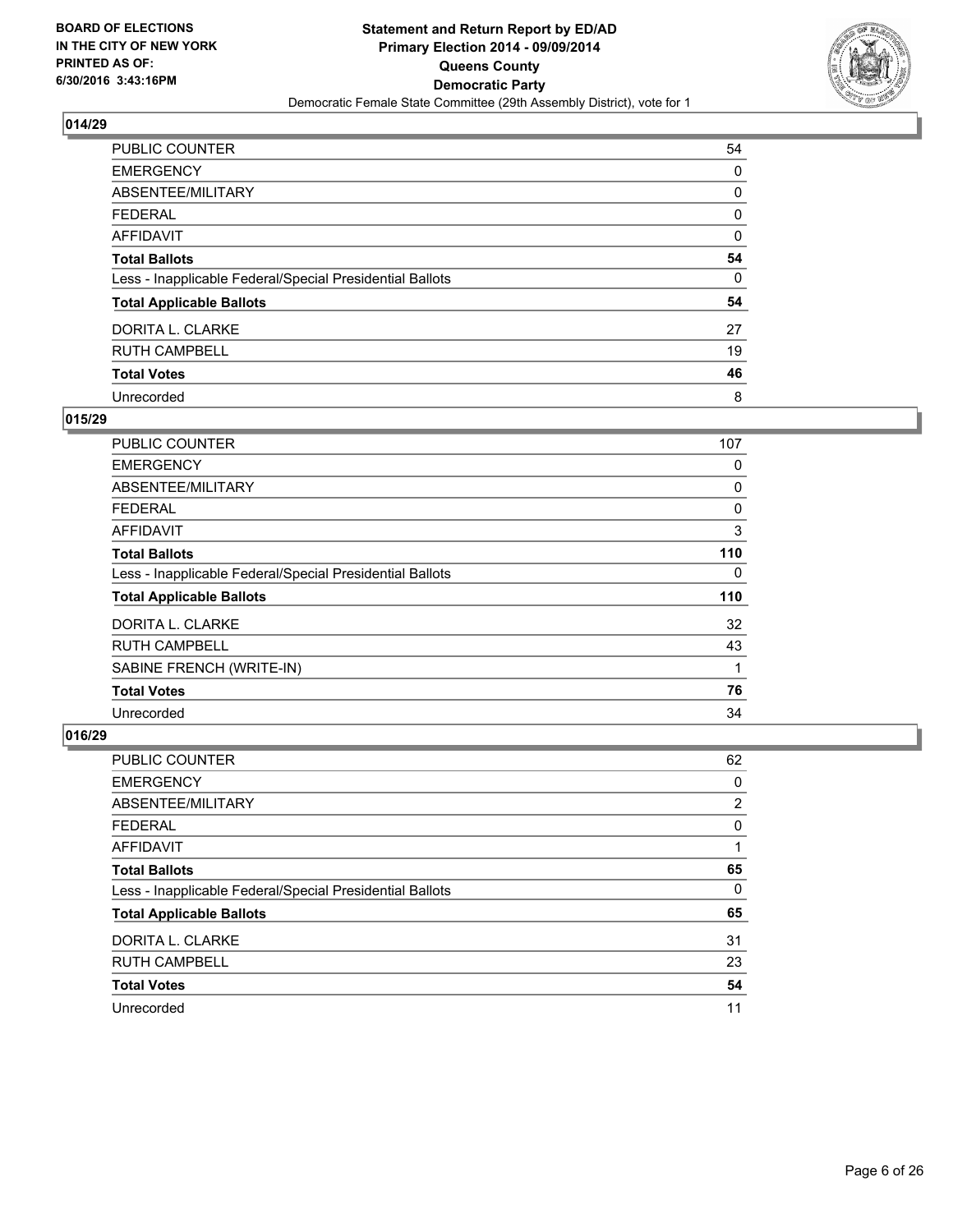

| <b>PUBLIC COUNTER</b>                                    | 80 |
|----------------------------------------------------------|----|
| <b>EMERGENCY</b>                                         | 0  |
| ABSENTEE/MILITARY                                        | 16 |
| <b>FEDERAL</b>                                           | 0  |
| <b>AFFIDAVIT</b>                                         |    |
| <b>Total Ballots</b>                                     | 97 |
| Less - Inapplicable Federal/Special Presidential Ballots | 0  |
| <b>Total Applicable Ballots</b>                          | 97 |
| DORITA L. CLARKE                                         | 38 |
| <b>RUTH CAMPBELL</b>                                     | 21 |
| SABINE FRENCH (WRITE-IN)                                 |    |
| <b>Total Votes</b>                                       | 60 |
| Unrecorded                                               | 37 |

## **018/29**

| <b>PUBLIC COUNTER</b>                                    | 64 |
|----------------------------------------------------------|----|
| <b>EMERGENCY</b>                                         | 0  |
| ABSENTEE/MILITARY                                        | 4  |
| <b>FEDERAL</b>                                           | 0  |
| <b>AFFIDAVIT</b>                                         | 0  |
| <b>Total Ballots</b>                                     | 68 |
| Less - Inapplicable Federal/Special Presidential Ballots | 0  |
| <b>Total Applicable Ballots</b>                          | 68 |
| DORITA L. CLARKE                                         | 26 |
| <b>RUTH CAMPBELL</b>                                     | 28 |
| SABINE FRENCH (WRITE-IN)                                 | 2  |
| <b>Total Votes</b>                                       | 56 |
| Unrecorded                                               | 12 |

| <b>PUBLIC COUNTER</b>                                    | 33 |
|----------------------------------------------------------|----|
| <b>EMERGENCY</b>                                         | 0  |
| ABSENTEE/MILITARY                                        | 4  |
| <b>FEDERAL</b>                                           | 0  |
| <b>AFFIDAVIT</b>                                         | 0  |
| <b>Total Ballots</b>                                     | 37 |
| Less - Inapplicable Federal/Special Presidential Ballots | 0  |
| <b>Total Applicable Ballots</b>                          | 37 |
| DORITA L. CLARKE                                         | 18 |
| <b>RUTH CAMPBELL</b>                                     | 15 |
| <b>Total Votes</b>                                       | 33 |
| Unrecorded                                               | 4  |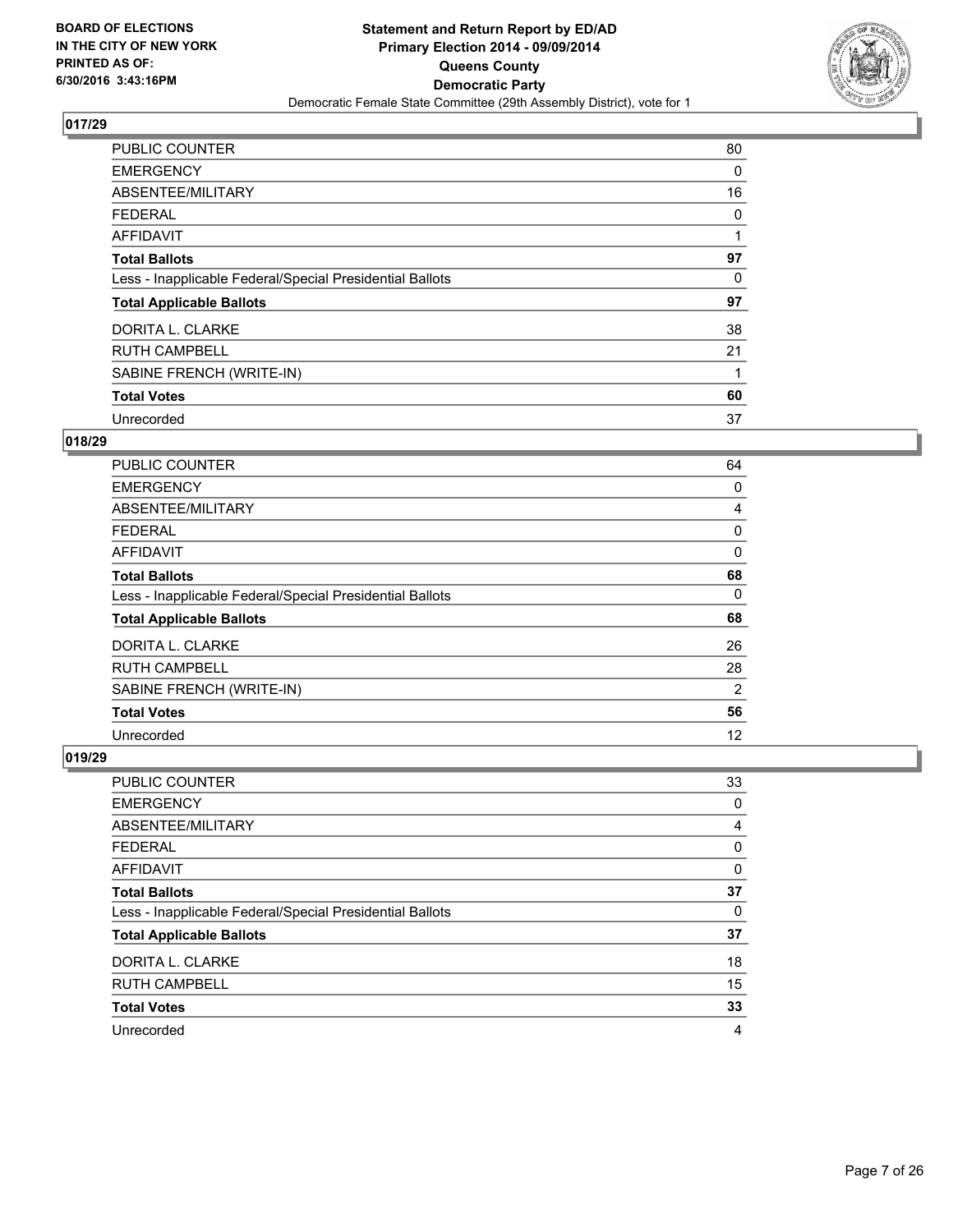

| <b>PUBLIC COUNTER</b>                                    | 79 |
|----------------------------------------------------------|----|
| <b>EMERGENCY</b>                                         | 0  |
| ABSENTEE/MILITARY                                        | 2  |
| <b>FEDERAL</b>                                           | 0  |
| AFFIDAVIT                                                | 0  |
| <b>Total Ballots</b>                                     | 81 |
| Less - Inapplicable Federal/Special Presidential Ballots | 0  |
| <b>Total Applicable Ballots</b>                          | 81 |
| DORITA L. CLARKE                                         | 37 |
| <b>RUTH CAMPBELL</b>                                     | 23 |
| <b>Total Votes</b>                                       | 60 |
| Unrecorded                                               | 21 |

#### **021/29**

| PUBLIC COUNTER                                           | 117 |
|----------------------------------------------------------|-----|
| <b>EMERGENCY</b>                                         | 0   |
| ABSENTEE/MILITARY                                        | 9   |
| <b>FEDERAL</b>                                           | 0   |
| AFFIDAVIT                                                | 1   |
| <b>Total Ballots</b>                                     | 127 |
| Less - Inapplicable Federal/Special Presidential Ballots | 0   |
|                                                          |     |
| <b>Total Applicable Ballots</b>                          | 127 |
| DORITA L. CLARKE                                         | 69  |
| <b>RUTH CAMPBELL</b>                                     | 31  |
| RUTH CAMPBELL (WRITE-IN)                                 |     |
| SERNA ROSARIO (WRITE-IN)                                 | 1   |
| <b>Total Votes</b>                                       | 102 |

| PUBLIC COUNTER                                           | 137 |
|----------------------------------------------------------|-----|
| <b>EMERGENCY</b>                                         | 0   |
| ABSENTEE/MILITARY                                        | 5   |
| <b>FEDERAL</b>                                           | 0   |
| AFFIDAVIT                                                | 0   |
| <b>Total Ballots</b>                                     | 142 |
| Less - Inapplicable Federal/Special Presidential Ballots | 0   |
| <b>Total Applicable Ballots</b>                          | 142 |
| DORITA L. CLARKE                                         | 67  |
| <b>RUTH CAMPBELL</b>                                     | 36  |
| SABINE FRENCH (WRITE-IN)                                 | 1   |
| <b>Total Votes</b>                                       | 104 |
| Unrecorded                                               | 38  |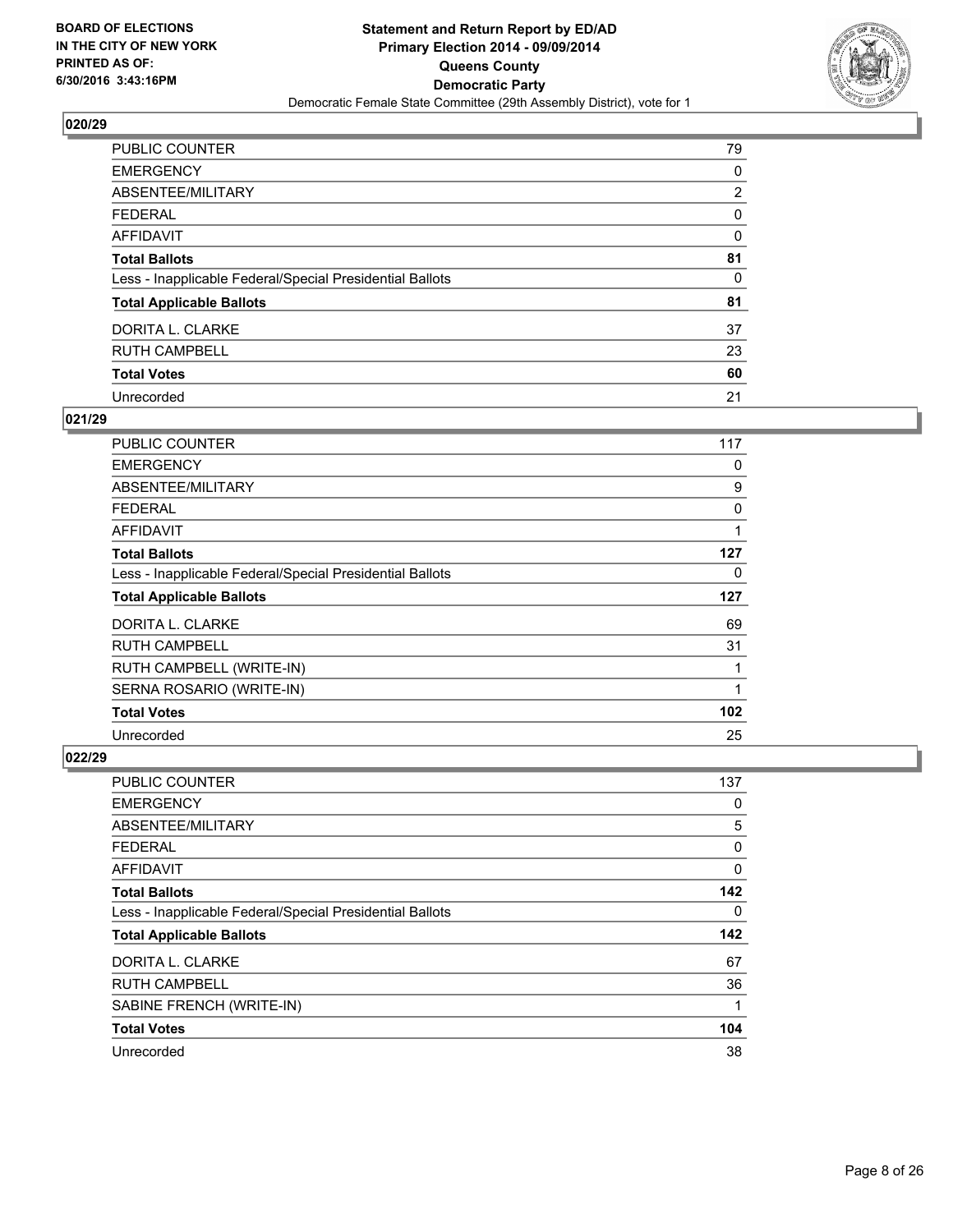

| <b>PUBLIC COUNTER</b>                                    | 107 |
|----------------------------------------------------------|-----|
| <b>EMERGENCY</b>                                         | 0   |
| ABSENTEE/MILITARY                                        | 5   |
| <b>FEDERAL</b>                                           | 0   |
| AFFIDAVIT                                                |     |
| <b>Total Ballots</b>                                     | 113 |
| Less - Inapplicable Federal/Special Presidential Ballots | 0   |
| <b>Total Applicable Ballots</b>                          | 113 |
| DORITA L. CLARKE                                         | 60  |
| <b>RUTH CAMPBELL</b>                                     | 31  |
| RUTH CAMPBELL (WRITE-IN)                                 | 2   |
| <b>Total Votes</b>                                       | 93  |
| Unrecorded                                               | 20  |

## **024/29**

| <b>PUBLIC COUNTER</b>                                    | 184 |
|----------------------------------------------------------|-----|
| <b>EMERGENCY</b>                                         | 0   |
| ABSENTEE/MILITARY                                        |     |
| <b>FEDERAL</b>                                           | 0   |
| AFFIDAVIT                                                | 0   |
| <b>Total Ballots</b>                                     | 185 |
| Less - Inapplicable Federal/Special Presidential Ballots | 0   |
| <b>Total Applicable Ballots</b>                          | 185 |
| DORITA L. CLARKE                                         | 104 |
| <b>RUTH CAMPBELL</b>                                     | 43  |
| <b>Total Votes</b>                                       | 147 |
| Unrecorded                                               | 38  |

| <b>PUBLIC COUNTER</b>                                    | 170 |
|----------------------------------------------------------|-----|
| <b>EMERGENCY</b>                                         | 0   |
| ABSENTEE/MILITARY                                        | 5   |
| <b>FEDERAL</b>                                           | 0   |
| AFFIDAVIT                                                |     |
| <b>Total Ballots</b>                                     | 176 |
| Less - Inapplicable Federal/Special Presidential Ballots | 0   |
| <b>Total Applicable Ballots</b>                          | 176 |
| DORITA L. CLARKE                                         | 112 |
| <b>RUTH CAMPBELL</b>                                     | 35  |
| <b>Total Votes</b>                                       | 147 |
| Unrecorded                                               | 29  |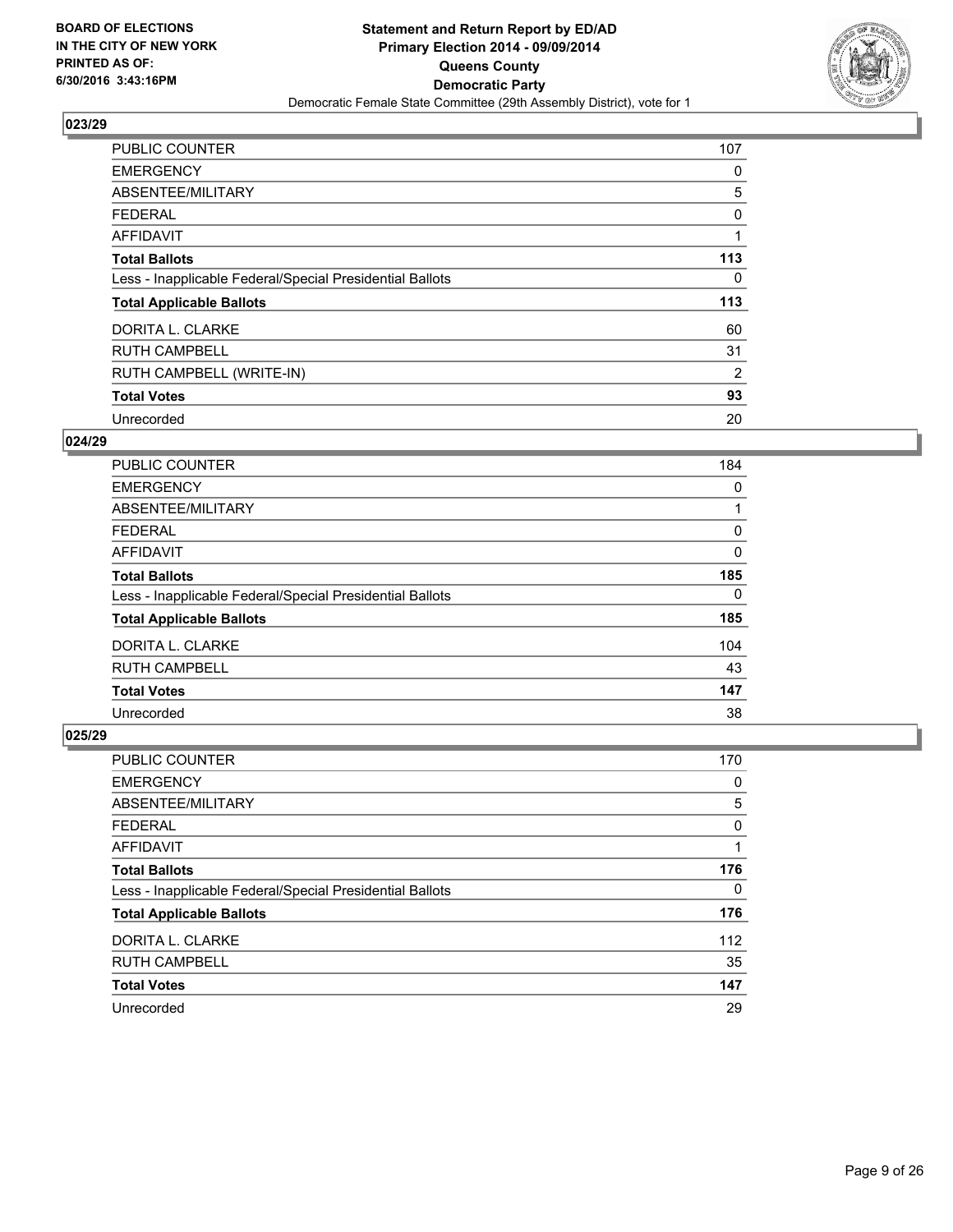

| <b>PUBLIC COUNTER</b>                                    | 151 |
|----------------------------------------------------------|-----|
| <b>EMERGENCY</b>                                         | 0   |
| ABSENTEE/MILITARY                                        | 32  |
| <b>FEDERAL</b>                                           | 0   |
| <b>AFFIDAVIT</b>                                         |     |
| <b>Total Ballots</b>                                     | 184 |
| Less - Inapplicable Federal/Special Presidential Ballots | 0   |
| <b>Total Applicable Ballots</b>                          | 184 |
| DORITA L. CLARKE                                         | 96  |
| <b>RUTH CAMPBELL</b>                                     | 58  |
| <b>Total Votes</b>                                       | 154 |
| Unrecorded                                               | 30  |

#### **027/29**

| <b>PUBLIC COUNTER</b>                                    | 104 |
|----------------------------------------------------------|-----|
| <b>EMERGENCY</b>                                         | 0   |
| ABSENTEE/MILITARY                                        | 4   |
| <b>FEDERAL</b>                                           | 0   |
| AFFIDAVIT                                                | 2   |
| <b>Total Ballots</b>                                     | 110 |
| Less - Inapplicable Federal/Special Presidential Ballots | 0   |
| <b>Total Applicable Ballots</b>                          | 110 |
| DORITA L. CLARKE                                         | 62  |
| <b>RUTH CAMPBELL</b>                                     | 27  |
| SABINE FRENCH (WRITE-IN)                                 | 1   |
| UNATTRIBUTABLE WRITE-IN (WRITE-IN)                       | 1   |
| <b>Total Votes</b>                                       | 91  |
| Unrecorded                                               | 19  |

| <b>PUBLIC COUNTER</b>                                    | 115 |
|----------------------------------------------------------|-----|
| <b>EMERGENCY</b>                                         | 0   |
| ABSENTEE/MILITARY                                        |     |
| FEDERAL                                                  | 0   |
| AFFIDAVIT                                                |     |
| <b>Total Ballots</b>                                     | 117 |
| Less - Inapplicable Federal/Special Presidential Ballots | 0   |
| <b>Total Applicable Ballots</b>                          | 117 |
| DORITA L. CLARKE                                         | 45  |
| <b>RUTH CAMPBELL</b>                                     | 40  |
| <b>Total Votes</b>                                       | 85  |
| Unrecorded                                               | 32  |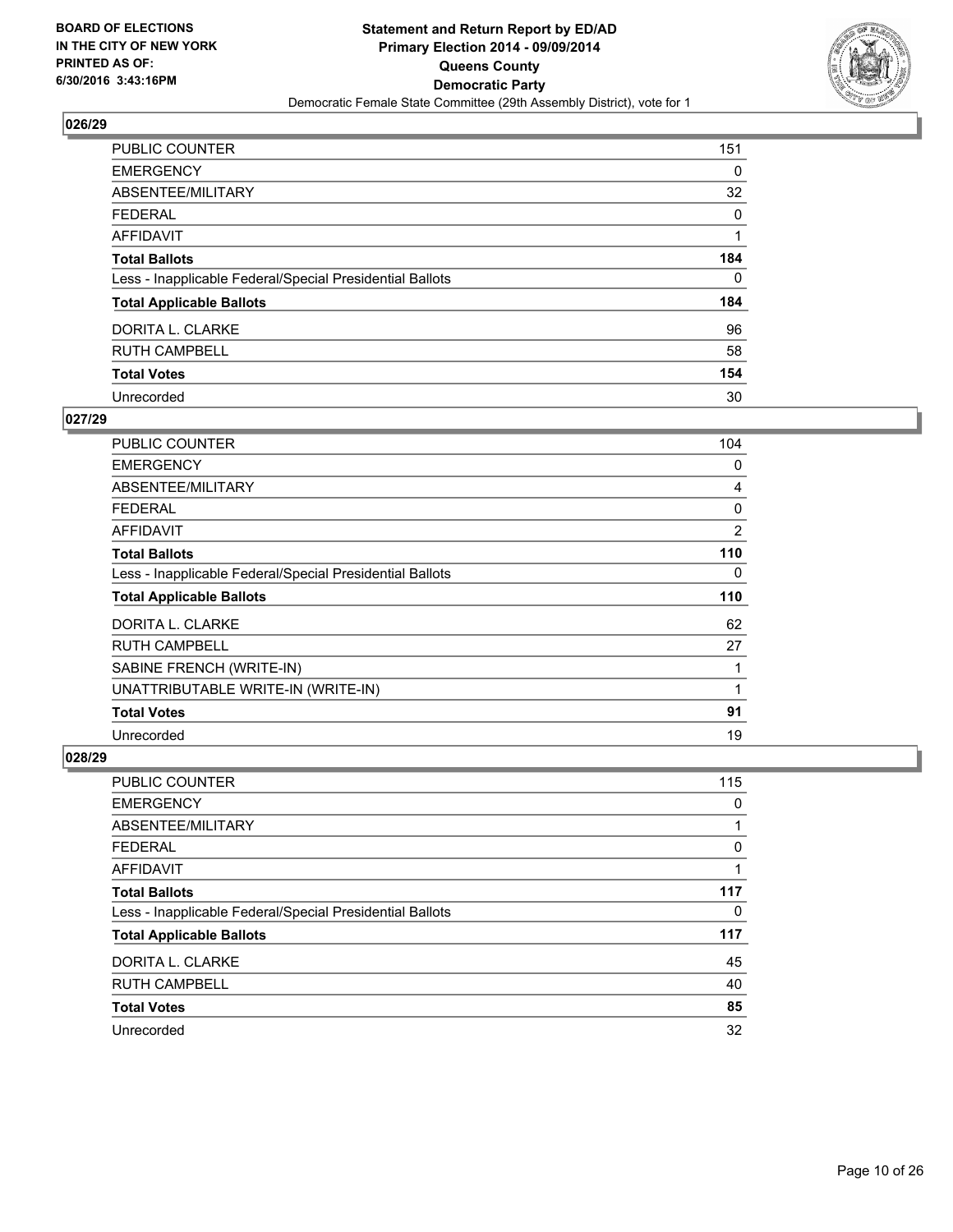

| <b>PUBLIC COUNTER</b>                                    | 117 |
|----------------------------------------------------------|-----|
| <b>EMERGENCY</b>                                         | 0   |
| ABSENTEE/MILITARY                                        | 2   |
| <b>FEDERAL</b>                                           | 0   |
| <b>AFFIDAVIT</b>                                         | 0   |
| <b>Total Ballots</b>                                     | 119 |
| Less - Inapplicable Federal/Special Presidential Ballots | 0   |
| <b>Total Applicable Ballots</b>                          | 119 |
| DORITA L. CLARKE                                         | 57  |
| <b>RUTH CAMPBELL</b>                                     | 26  |
| UNATTRIBUTABLE WRITE-IN (WRITE-IN)                       | 1   |
| <b>Total Votes</b>                                       | 84  |
| Unrecorded                                               | 35  |

## **030/29**

| <b>PUBLIC COUNTER</b>                                    | 124 |
|----------------------------------------------------------|-----|
| <b>EMERGENCY</b>                                         | 0   |
| ABSENTEE/MILITARY                                        | 0   |
| <b>FEDERAL</b>                                           | 0   |
| AFFIDAVIT                                                | 0   |
| <b>Total Ballots</b>                                     | 124 |
| Less - Inapplicable Federal/Special Presidential Ballots | 0   |
| <b>Total Applicable Ballots</b>                          | 124 |
| DORITA L. CLARKE                                         | 55  |
| <b>RUTH CAMPBELL</b>                                     | 31  |
| <b>Total Votes</b>                                       | 86  |
| Unrecorded                                               | 38  |

| <b>PUBLIC COUNTER</b>                                    | 128 |
|----------------------------------------------------------|-----|
| <b>EMERGENCY</b>                                         | 0   |
| ABSENTEE/MILITARY                                        | 3   |
| <b>FEDERAL</b>                                           | 0   |
| AFFIDAVIT                                                | 0   |
| <b>Total Ballots</b>                                     | 131 |
| Less - Inapplicable Federal/Special Presidential Ballots | 0   |
| <b>Total Applicable Ballots</b>                          | 131 |
| DORITA L. CLARKE                                         | 75  |
| <b>RUTH CAMPBELL</b>                                     | 33  |
| <b>Total Votes</b>                                       | 108 |
| Unrecorded                                               | 23  |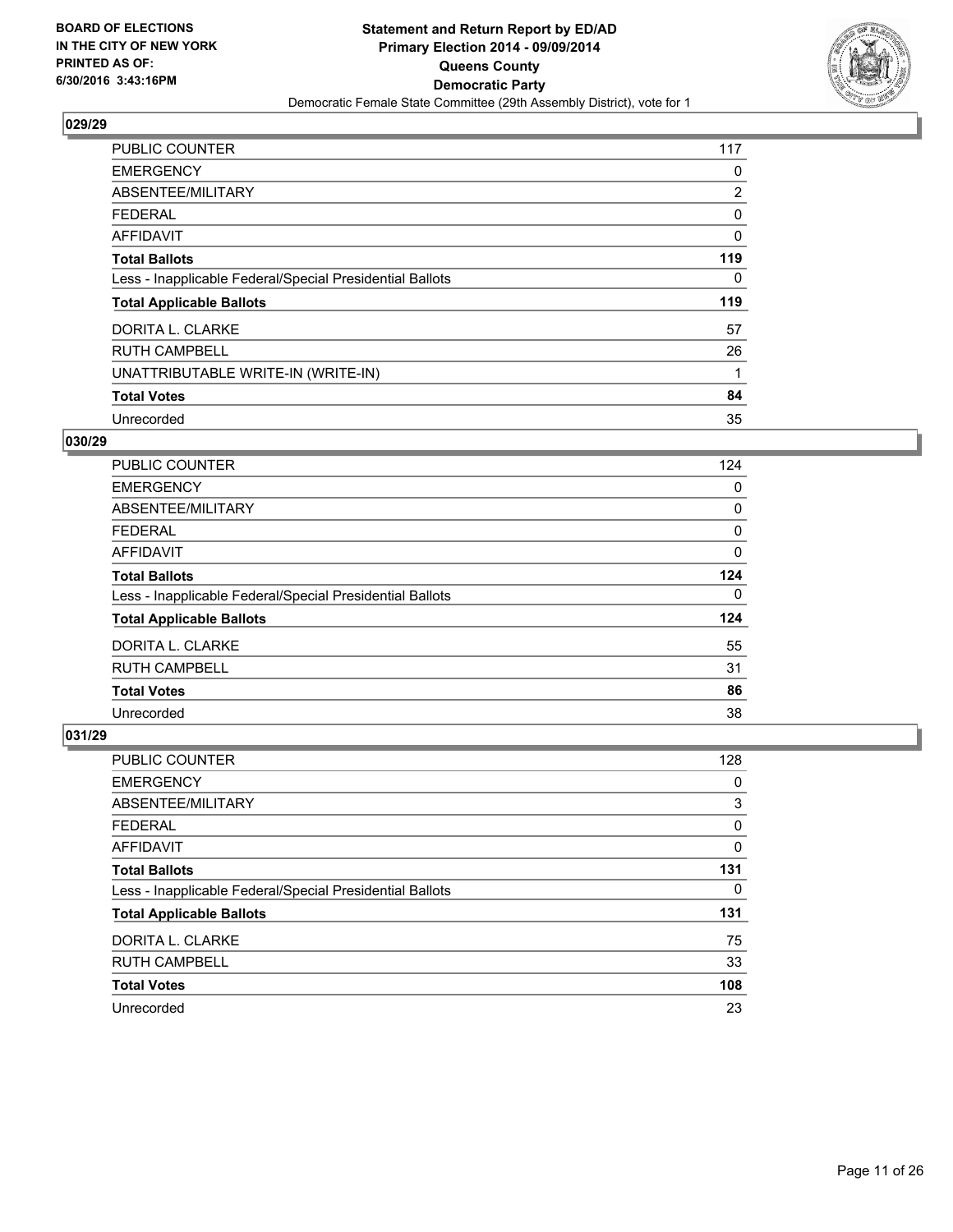

| PUBLIC COUNTER                                           | 119 |
|----------------------------------------------------------|-----|
| <b>EMERGENCY</b>                                         | 0   |
| ABSENTEE/MILITARY                                        | 6   |
| <b>FEDERAL</b>                                           | 0   |
| <b>AFFIDAVIT</b>                                         | 0   |
| <b>Total Ballots</b>                                     | 125 |
| Less - Inapplicable Federal/Special Presidential Ballots | 0   |
| <b>Total Applicable Ballots</b>                          | 125 |
| DORITA L. CLARKE                                         | 65  |
| <b>RUTH CAMPBELL</b>                                     | 37  |
| <b>Total Votes</b>                                       | 102 |
| Unrecorded                                               | 23  |

#### **033/29**

| PUBLIC COUNTER                                           | 90  |
|----------------------------------------------------------|-----|
| <b>EMERGENCY</b>                                         | 0   |
| ABSENTEE/MILITARY                                        | 10  |
| FEDERAL                                                  | 0   |
| <b>AFFIDAVIT</b>                                         |     |
| <b>Total Ballots</b>                                     | 101 |
| Less - Inapplicable Federal/Special Presidential Ballots | 0   |
| <b>Total Applicable Ballots</b>                          | 101 |
| DORITA L. CLARKE                                         | 56  |
| <b>RUTH CAMPBELL</b>                                     | 23  |
| <b>Total Votes</b>                                       | 79  |
| Unrecorded                                               | 22  |

| <b>PUBLIC COUNTER</b>                                    | 93 |
|----------------------------------------------------------|----|
| <b>EMERGENCY</b>                                         | 0  |
| ABSENTEE/MILITARY                                        | 5  |
| <b>FEDERAL</b>                                           | 0  |
| <b>AFFIDAVIT</b>                                         | 0  |
| <b>Total Ballots</b>                                     | 98 |
| Less - Inapplicable Federal/Special Presidential Ballots | 0  |
| <b>Total Applicable Ballots</b>                          | 98 |
| DORITA L. CLARKE                                         | 44 |
| <b>RUTH CAMPBELL</b>                                     | 34 |
| <b>Total Votes</b>                                       | 78 |
| Unrecorded                                               | 20 |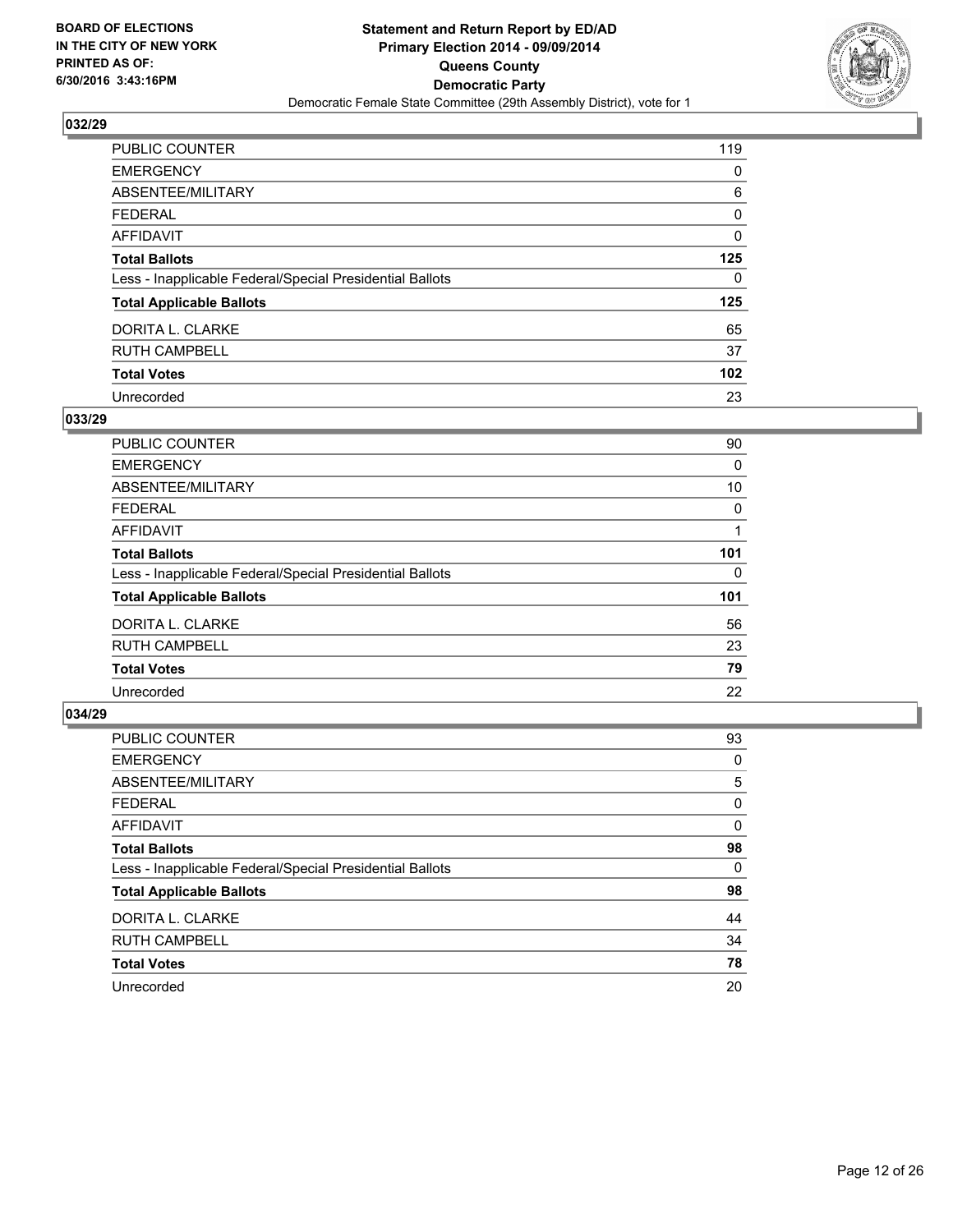

| <b>PUBLIC COUNTER</b>                                    | 71 |
|----------------------------------------------------------|----|
| <b>EMERGENCY</b>                                         | 0  |
| ABSENTEE/MILITARY                                        |    |
| <b>FEDERAL</b>                                           | 0  |
| <b>AFFIDAVIT</b>                                         | 0  |
| <b>Total Ballots</b>                                     | 72 |
| Less - Inapplicable Federal/Special Presidential Ballots | 0  |
| <b>Total Applicable Ballots</b>                          | 72 |
| DORITA L. CLARKE                                         | 28 |
| <b>RUTH CAMPBELL</b>                                     | 25 |
| <b>Total Votes</b>                                       | 53 |
| Unrecorded                                               | 19 |

#### **036/29**

| <b>PUBLIC COUNTER</b>                                    | 44 |
|----------------------------------------------------------|----|
| <b>EMERGENCY</b>                                         | 0  |
| ABSENTEE/MILITARY                                        |    |
| <b>FEDERAL</b>                                           | 0  |
| <b>AFFIDAVIT</b>                                         | 0  |
| <b>Total Ballots</b>                                     | 45 |
| Less - Inapplicable Federal/Special Presidential Ballots | 0  |
| <b>Total Applicable Ballots</b>                          | 45 |
| DORITA L. CLARKE                                         | 20 |
| <b>RUTH CAMPBELL</b>                                     | 17 |
| <b>Total Votes</b>                                       | 37 |
| Unrecorded                                               | 8  |
|                                                          |    |

| PUBLIC COUNTER                                           | 49 |
|----------------------------------------------------------|----|
| <b>EMERGENCY</b>                                         | 0  |
| ABSENTEE/MILITARY                                        |    |
| <b>FEDERAL</b>                                           | 0  |
| AFFIDAVIT                                                | 0  |
| <b>Total Ballots</b>                                     | 50 |
| Less - Inapplicable Federal/Special Presidential Ballots | 0  |
| <b>Total Applicable Ballots</b>                          | 50 |
| DORITA L. CLARKE                                         | 21 |
| <b>RUTH CAMPBELL</b>                                     | 20 |
| <b>Total Votes</b>                                       | 41 |
| Unrecorded                                               | 9  |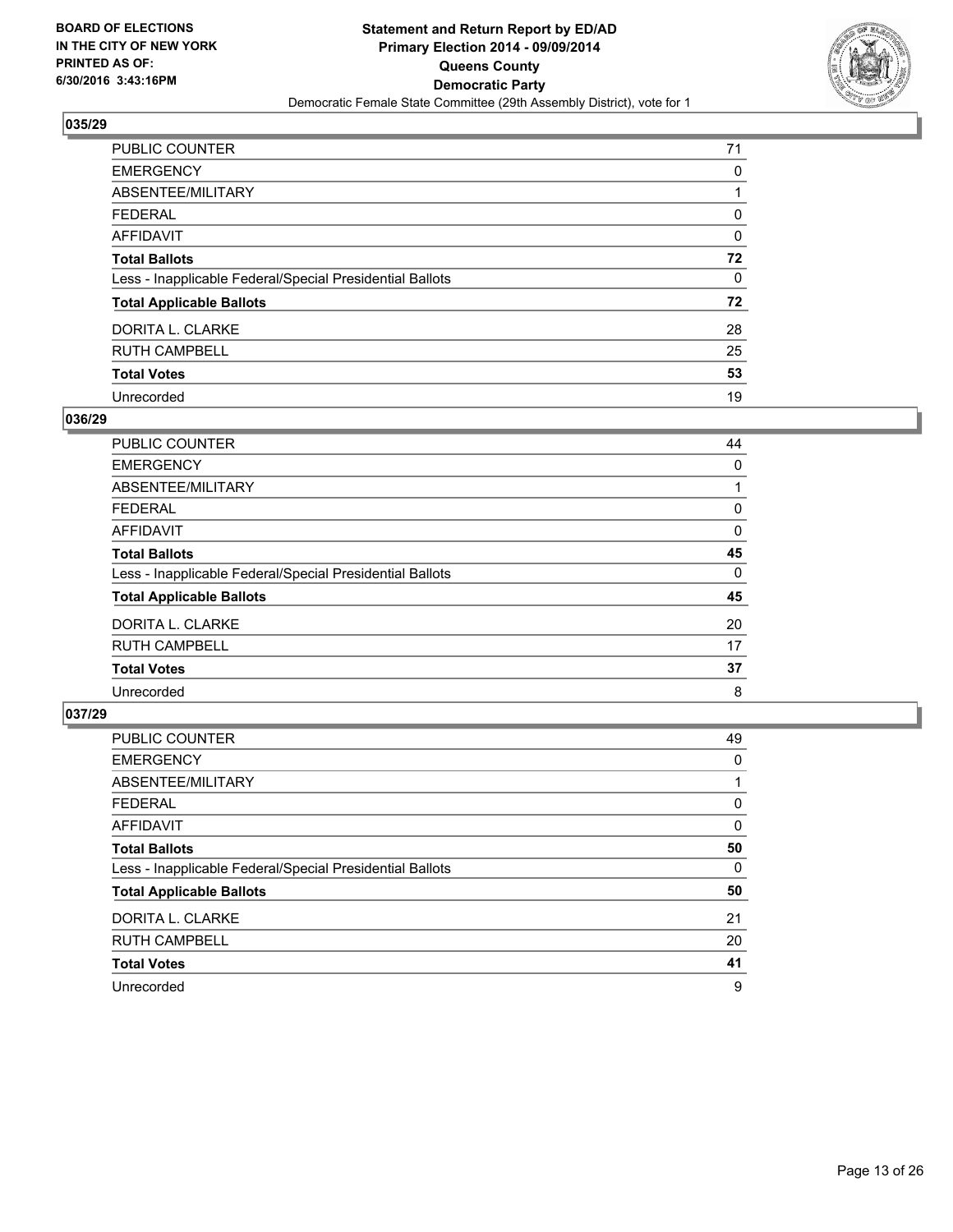

| <b>PUBLIC COUNTER</b>                                    | 68 |
|----------------------------------------------------------|----|
| <b>EMERGENCY</b>                                         | 0  |
| ABSENTEE/MILITARY                                        |    |
| FEDERAL                                                  | 0  |
| AFFIDAVIT                                                | 2  |
| <b>Total Ballots</b>                                     | 71 |
| Less - Inapplicable Federal/Special Presidential Ballots | 0  |
| <b>Total Applicable Ballots</b>                          | 71 |
| DORITA L. CLARKE                                         | 30 |
| <b>RUTH CAMPBELL</b>                                     | 29 |
| SABINE FRENCH (WRITE-IN)                                 |    |
| <b>Total Votes</b>                                       | 60 |
| Unrecorded                                               | 11 |

## **039/29**

| <b>PUBLIC COUNTER</b>                                    | 28                |
|----------------------------------------------------------|-------------------|
| <b>EMERGENCY</b>                                         | 0                 |
| ABSENTEE/MILITARY                                        | 2                 |
| <b>FEDERAL</b>                                           | 0                 |
| AFFIDAVIT                                                |                   |
| <b>Total Ballots</b>                                     | 31                |
| Less - Inapplicable Federal/Special Presidential Ballots | 0                 |
| <b>Total Applicable Ballots</b>                          | 31                |
| DORITA L. CLARKE                                         | $12 \overline{ }$ |
| <b>RUTH CAMPBELL</b>                                     | 11                |
| <b>Total Votes</b>                                       | 23                |
| Unrecorded                                               | 8                 |

| PUBLIC COUNTER                                           | 36 |
|----------------------------------------------------------|----|
| <b>EMERGENCY</b>                                         | 0  |
| ABSENTEE/MILITARY                                        | 4  |
| <b>FEDERAL</b>                                           | 0  |
| AFFIDAVIT                                                | 0  |
| <b>Total Ballots</b>                                     | 40 |
| Less - Inapplicable Federal/Special Presidential Ballots | 0  |
| <b>Total Applicable Ballots</b>                          | 40 |
| DORITA L. CLARKE                                         | 14 |
| <b>RUTH CAMPBELL</b>                                     | 12 |
| <b>Total Votes</b>                                       | 26 |
| Unrecorded                                               | 14 |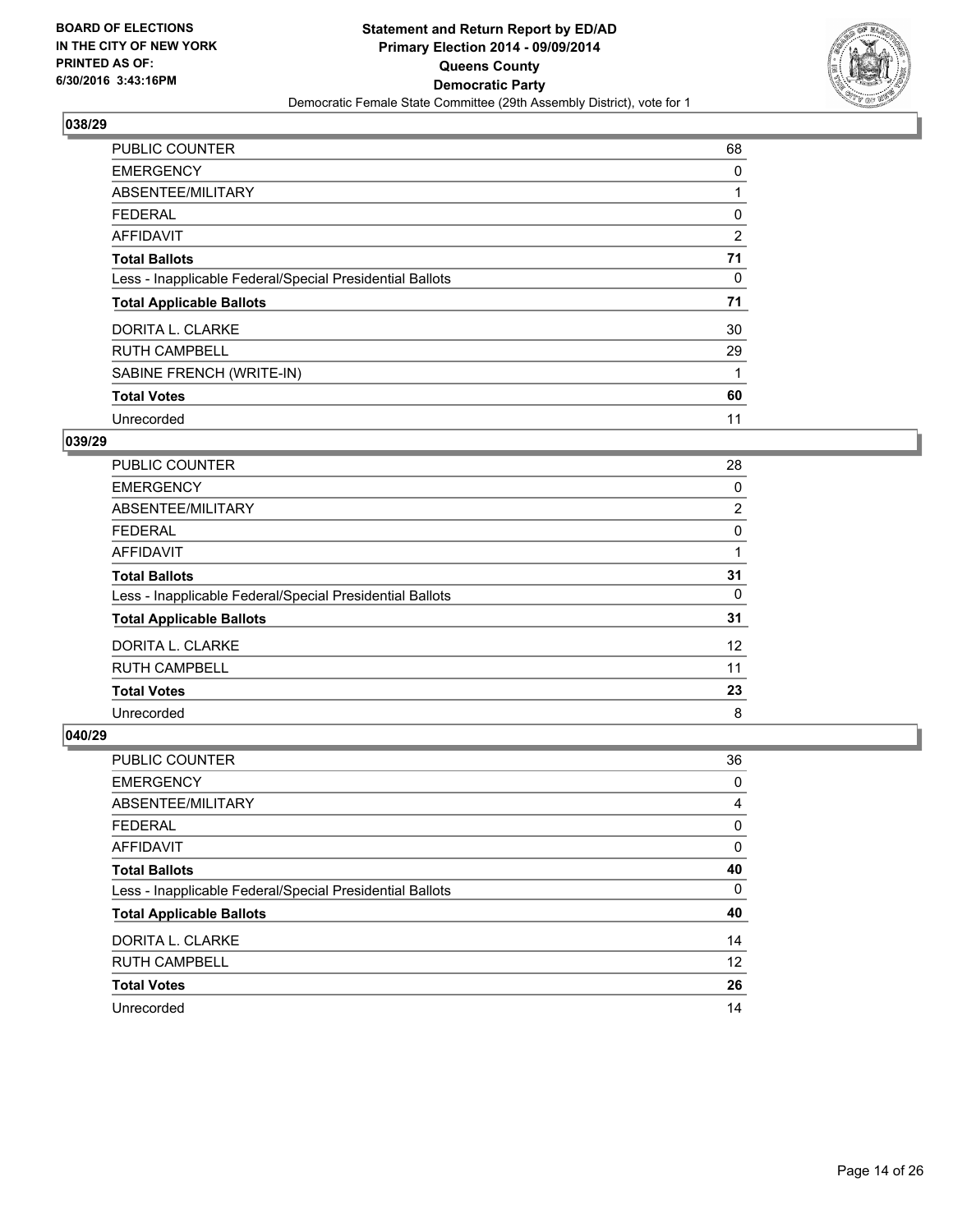

| <b>PUBLIC COUNTER</b>                                    | 67 |
|----------------------------------------------------------|----|
| <b>EMERGENCY</b>                                         | 0  |
| ABSENTEE/MILITARY                                        | 0  |
| <b>FEDERAL</b>                                           | 0  |
| <b>AFFIDAVIT</b>                                         |    |
| <b>Total Ballots</b>                                     | 68 |
| Less - Inapplicable Federal/Special Presidential Ballots | 0  |
| <b>Total Applicable Ballots</b>                          | 68 |
| DORITA L. CLARKE                                         | 25 |
| <b>RUTH CAMPBELL</b>                                     | 24 |
| <b>Total Votes</b>                                       | 49 |
| Unrecorded                                               | 19 |

#### **042/29**

| <b>PUBLIC COUNTER</b>                                    | 61 |
|----------------------------------------------------------|----|
| <b>EMERGENCY</b>                                         | 0  |
| ABSENTEE/MILITARY                                        | 0  |
| <b>FEDERAL</b>                                           | 0  |
| <b>AFFIDAVIT</b>                                         | 0  |
| <b>Total Ballots</b>                                     | 61 |
| Less - Inapplicable Federal/Special Presidential Ballots | 0  |
| <b>Total Applicable Ballots</b>                          | 61 |
| DORITA L. CLARKE                                         | 27 |
| <b>RUTH CAMPBELL</b>                                     | 19 |
| <b>Total Votes</b>                                       | 46 |
| Unrecorded                                               | 15 |

| <b>PUBLIC COUNTER</b>                                    | 61 |
|----------------------------------------------------------|----|
| <b>EMERGENCY</b>                                         | 0  |
| ABSENTEE/MILITARY                                        | 0  |
| <b>FEDERAL</b>                                           | 0  |
| <b>AFFIDAVIT</b>                                         | 0  |
| <b>Total Ballots</b>                                     | 61 |
| Less - Inapplicable Federal/Special Presidential Ballots | 0  |
| <b>Total Applicable Ballots</b>                          | 61 |
| DORITA L. CLARKE                                         | 26 |
| <b>RUTH CAMPBELL</b>                                     | 15 |
| JOAN FLOWERS (WRITE-IN)                                  |    |
| <b>Total Votes</b>                                       | 42 |
| Unrecorded                                               | 19 |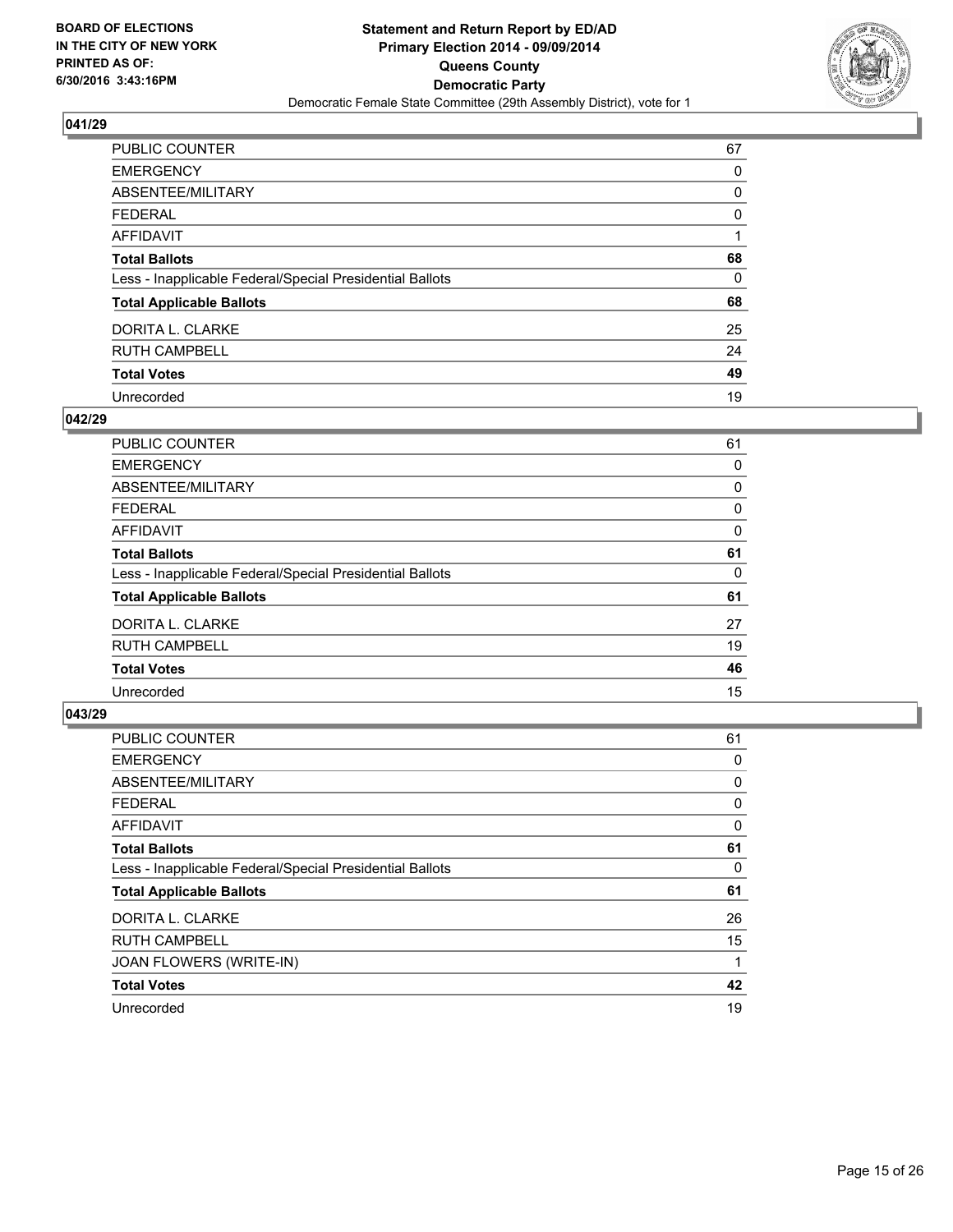

| <b>PUBLIC COUNTER</b>                                    | 47 |
|----------------------------------------------------------|----|
| <b>EMERGENCY</b>                                         | 0  |
| ABSENTEE/MILITARY                                        | 0  |
| <b>FEDERAL</b>                                           | 0  |
| <b>AFFIDAVIT</b>                                         | 0  |
| <b>Total Ballots</b>                                     | 47 |
| Less - Inapplicable Federal/Special Presidential Ballots | 0  |
| <b>Total Applicable Ballots</b>                          | 47 |
| DORITA L. CLARKE                                         | 24 |
| <b>RUTH CAMPBELL</b>                                     | 16 |
| <b>Total Votes</b>                                       | 40 |
| Unrecorded                                               | 7  |

#### **045/29**

| <b>PUBLIC COUNTER</b>                                    | 59 |
|----------------------------------------------------------|----|
| <b>EMERGENCY</b>                                         | 0  |
| ABSENTEE/MILITARY                                        | 3  |
| <b>FEDERAL</b>                                           | 0  |
| <b>AFFIDAVIT</b>                                         | 0  |
| <b>Total Ballots</b>                                     | 62 |
| Less - Inapplicable Federal/Special Presidential Ballots | 0  |
| <b>Total Applicable Ballots</b>                          | 62 |
| DORITA L. CLARKE                                         | 26 |
| <b>RUTH CAMPBELL</b>                                     | 21 |
| <b>Total Votes</b>                                       | 47 |
| Unrecorded                                               | 15 |
|                                                          |    |

| PUBLIC COUNTER                                           | 42 |
|----------------------------------------------------------|----|
| <b>EMERGENCY</b>                                         | 0  |
| ABSENTEE/MILITARY                                        | 3  |
| <b>FEDERAL</b>                                           | 0  |
| <b>AFFIDAVIT</b>                                         | 0  |
| <b>Total Ballots</b>                                     | 45 |
| Less - Inapplicable Federal/Special Presidential Ballots | 0  |
| <b>Total Applicable Ballots</b>                          | 45 |
| DORITA L. CLARKE                                         | 10 |
| <b>RUTH CAMPBELL</b>                                     | 16 |
| <b>Total Votes</b>                                       | 26 |
| Unrecorded                                               | 19 |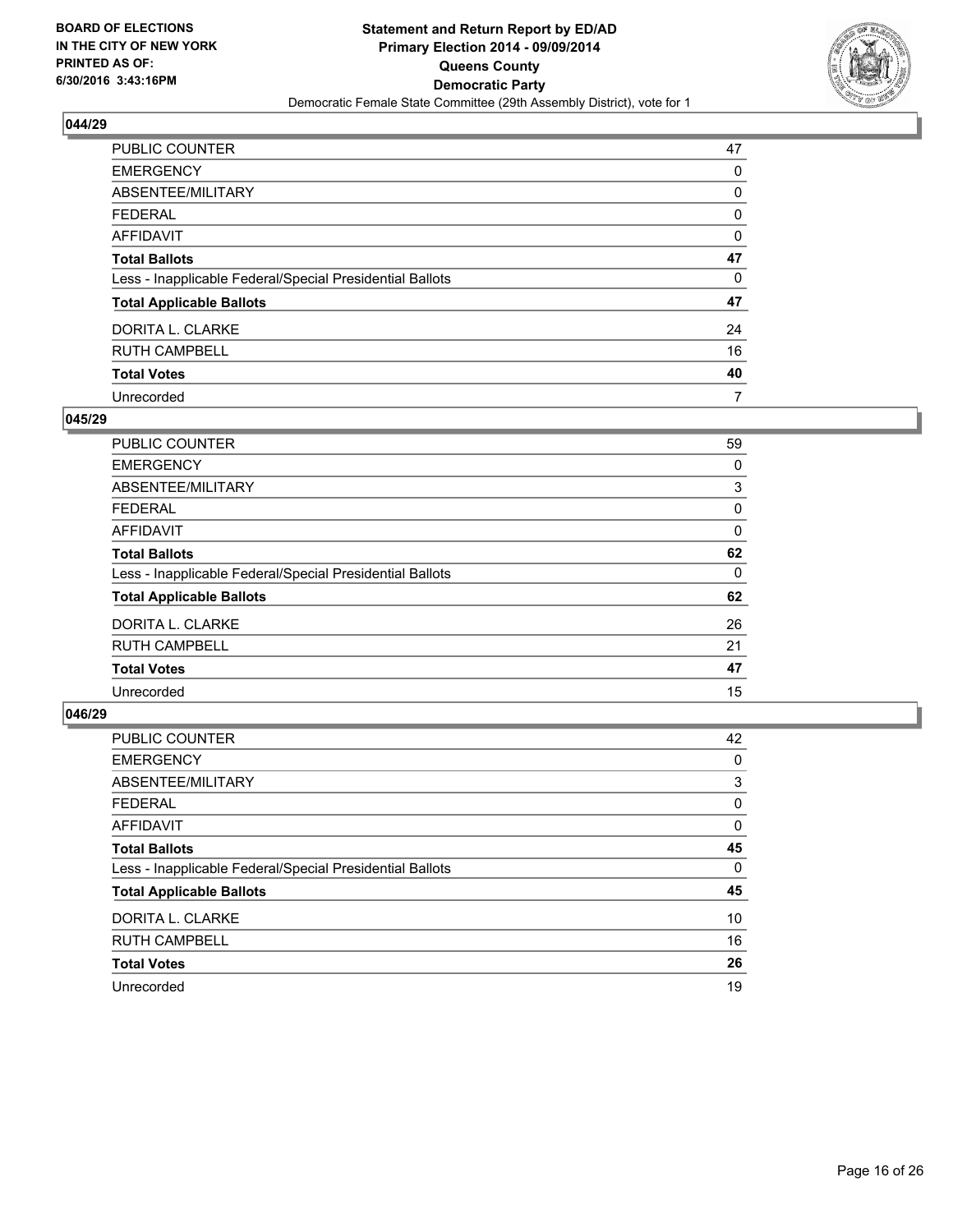

| <b>PUBLIC COUNTER</b>                                    | 48 |
|----------------------------------------------------------|----|
| <b>EMERGENCY</b>                                         | 0  |
| ABSENTEE/MILITARY                                        | 0  |
| <b>FEDERAL</b>                                           | 0  |
| <b>AFFIDAVIT</b>                                         | 0  |
| <b>Total Ballots</b>                                     | 48 |
| Less - Inapplicable Federal/Special Presidential Ballots | 0  |
| <b>Total Applicable Ballots</b>                          | 48 |
| DORITA L. CLARKE                                         | 25 |
| <b>RUTH CAMPBELL</b>                                     | 11 |
| <b>Total Votes</b>                                       | 36 |
| Unrecorded                                               | 12 |

#### **048/29**

| <b>PUBLIC COUNTER</b>                                    | 38 |
|----------------------------------------------------------|----|
| <b>EMERGENCY</b>                                         | 0  |
| ABSENTEE/MILITARY                                        | 0  |
| <b>FEDERAL</b>                                           | 0  |
| <b>AFFIDAVIT</b>                                         | 0  |
| <b>Total Ballots</b>                                     | 38 |
| Less - Inapplicable Federal/Special Presidential Ballots | 0  |
| <b>Total Applicable Ballots</b>                          | 38 |
| DORITA L. CLARKE                                         | 12 |
| <b>RUTH CAMPBELL</b>                                     | 11 |
| <b>Total Votes</b>                                       | 23 |
| Unrecorded                                               | 15 |
|                                                          |    |

| PUBLIC COUNTER                                           | 37 |
|----------------------------------------------------------|----|
| <b>EMERGENCY</b>                                         | 0  |
| ABSENTEE/MILITARY                                        |    |
| <b>FEDERAL</b>                                           | 0  |
| <b>AFFIDAVIT</b>                                         | 0  |
| <b>Total Ballots</b>                                     | 38 |
| Less - Inapplicable Federal/Special Presidential Ballots | 0  |
| <b>Total Applicable Ballots</b>                          | 38 |
| DORITA L. CLARKE                                         | 18 |
| <b>RUTH CAMPBELL</b>                                     | 8  |
| <b>Total Votes</b>                                       | 26 |
| Unrecorded                                               | 12 |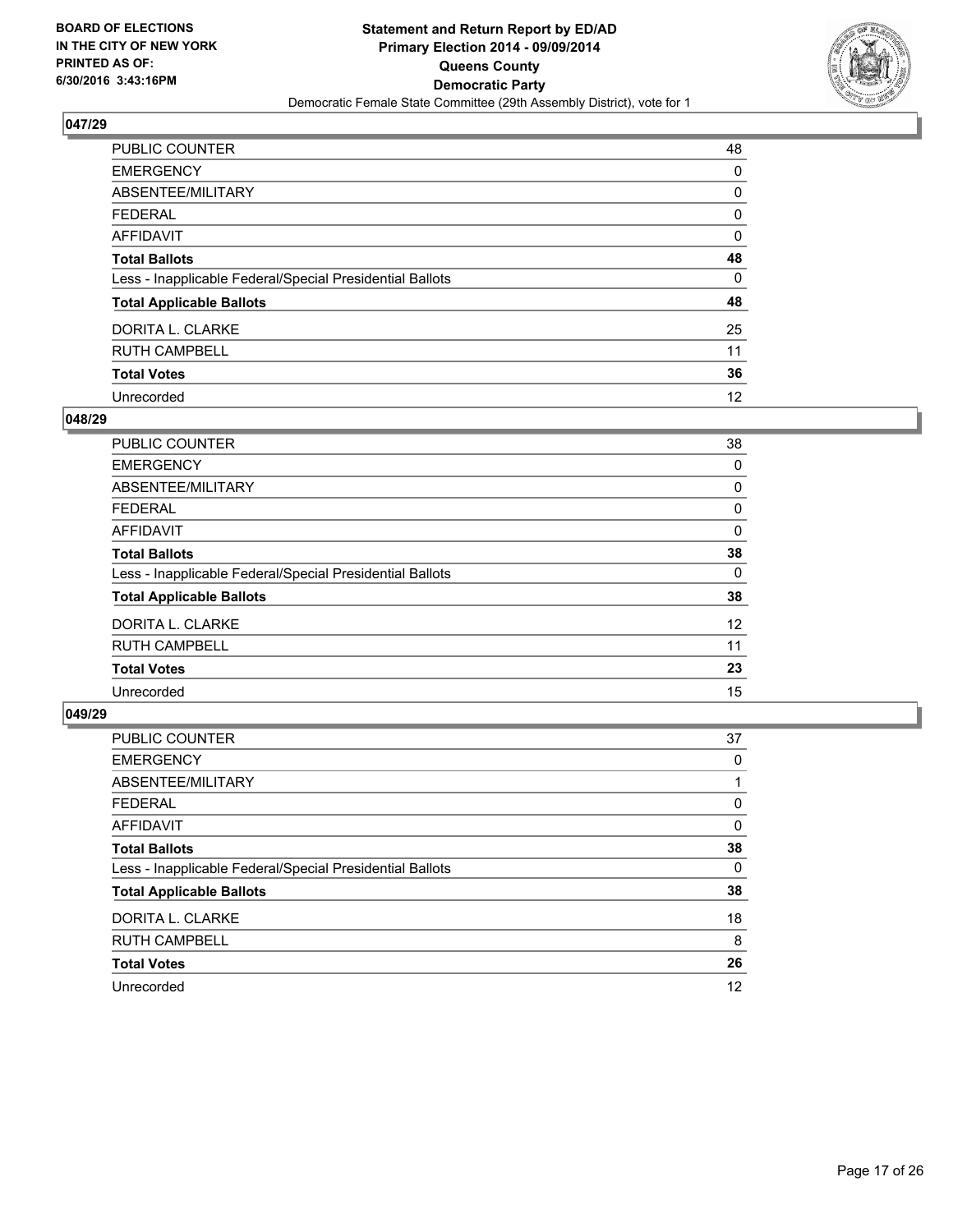

| <b>PUBLIC COUNTER</b>                                    | 100 |
|----------------------------------------------------------|-----|
| <b>EMERGENCY</b>                                         | 0   |
| ABSENTEE/MILITARY                                        | 0   |
| <b>FEDERAL</b>                                           | 0   |
| <b>AFFIDAVIT</b>                                         |     |
| <b>Total Ballots</b>                                     | 101 |
| Less - Inapplicable Federal/Special Presidential Ballots | 0   |
| <b>Total Applicable Ballots</b>                          | 101 |
| DORITA L. CLARKE                                         | 50  |
| <b>RUTH CAMPBELL</b>                                     | 27  |
| <b>Total Votes</b>                                       | 77  |
| Unrecorded                                               | 24  |

#### **051/29**

| <b>PUBLIC COUNTER</b>                                    | 124 |
|----------------------------------------------------------|-----|
| <b>EMERGENCY</b>                                         | 0   |
| ABSENTEE/MILITARY                                        |     |
| FEDERAL                                                  | 0   |
| AFFIDAVIT                                                | 0   |
| <b>Total Ballots</b>                                     | 125 |
| Less - Inapplicable Federal/Special Presidential Ballots | 0   |
| <b>Total Applicable Ballots</b>                          | 125 |
| DORITA L. CLARKE                                         | 62  |
| <b>RUTH CAMPBELL</b>                                     | 40  |
| <b>Total Votes</b>                                       | 102 |
| Unrecorded                                               | 23  |

| PUBLIC COUNTER                                           | 123 |
|----------------------------------------------------------|-----|
| <b>EMERGENCY</b>                                         | 0   |
| ABSENTEE/MILITARY                                        | 4   |
| <b>FEDERAL</b>                                           | 0   |
| AFFIDAVIT                                                | 0   |
| <b>Total Ballots</b>                                     | 127 |
| Less - Inapplicable Federal/Special Presidential Ballots | 0   |
| <b>Total Applicable Ballots</b>                          | 127 |
| DORITA L. CLARKE                                         | 61  |
| <b>RUTH CAMPBELL</b>                                     | 39  |
| <b>Total Votes</b>                                       | 100 |
| Unrecorded                                               | 27  |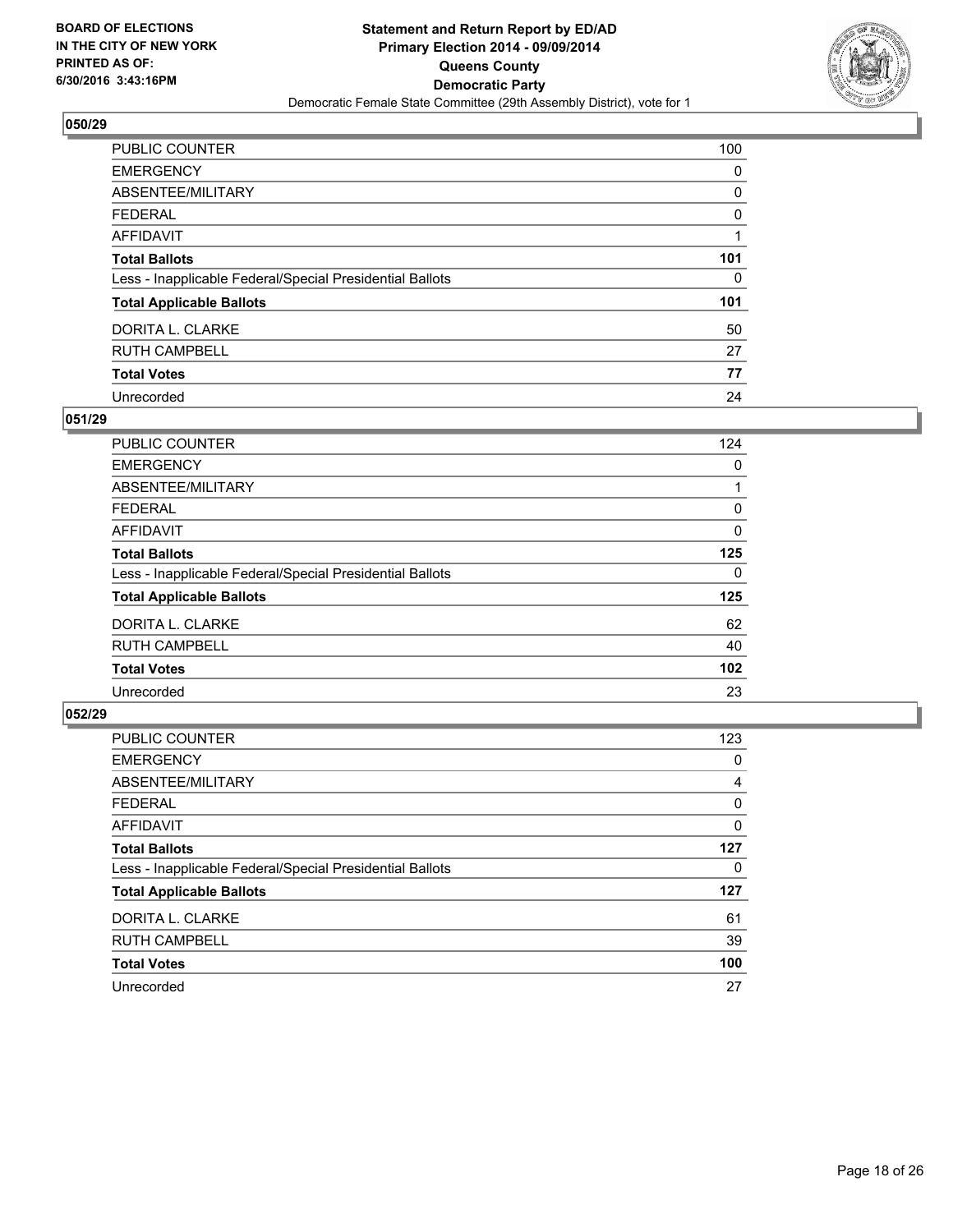

| <b>PUBLIC COUNTER</b>                                    | 64 |
|----------------------------------------------------------|----|
| <b>EMERGENCY</b>                                         | 0  |
| ABSENTEE/MILITARY                                        |    |
| <b>FEDERAL</b>                                           | 0  |
| <b>AFFIDAVIT</b>                                         |    |
| <b>Total Ballots</b>                                     | 72 |
| Less - Inapplicable Federal/Special Presidential Ballots | 0  |
| <b>Total Applicable Ballots</b>                          | 72 |
| DORITA L. CLARKE                                         | 28 |
| <b>RUTH CAMPBELL</b>                                     | 17 |
| <b>Total Votes</b>                                       | 45 |
| Unrecorded                                               | 27 |

#### **054/29**

| <b>PUBLIC COUNTER</b>                                    | 115 |
|----------------------------------------------------------|-----|
| <b>EMERGENCY</b>                                         | 0   |
| ABSENTEE/MILITARY                                        | 7   |
| <b>FEDERAL</b>                                           | 0   |
| AFFIDAVIT                                                | 0   |
| <b>Total Ballots</b>                                     | 122 |
| Less - Inapplicable Federal/Special Presidential Ballots | 0   |
| <b>Total Applicable Ballots</b>                          | 122 |
| DORITA L. CLARKE                                         | 55  |
| <b>RUTH CAMPBELL</b>                                     | 20  |
| <b>Total Votes</b>                                       | 75  |
| Unrecorded                                               | 47  |
|                                                          |     |

| <b>PUBLIC COUNTER</b>                                    | 111            |
|----------------------------------------------------------|----------------|
| <b>EMERGENCY</b>                                         | 0              |
| ABSENTEE/MILITARY                                        | $\overline{2}$ |
| <b>FEDERAL</b>                                           | 0              |
| <b>AFFIDAVIT</b>                                         | 0              |
| <b>Total Ballots</b>                                     | 113            |
| Less - Inapplicable Federal/Special Presidential Ballots | 0              |
| <b>Total Applicable Ballots</b>                          | 113            |
| DORITA L. CLARKE                                         | 58             |
| <b>RUTH CAMPBELL</b>                                     | 32             |
| TARIKA JAMES (WRITE-IN)                                  |                |
| <b>Total Votes</b>                                       | 91             |
| Unrecorded                                               | 22             |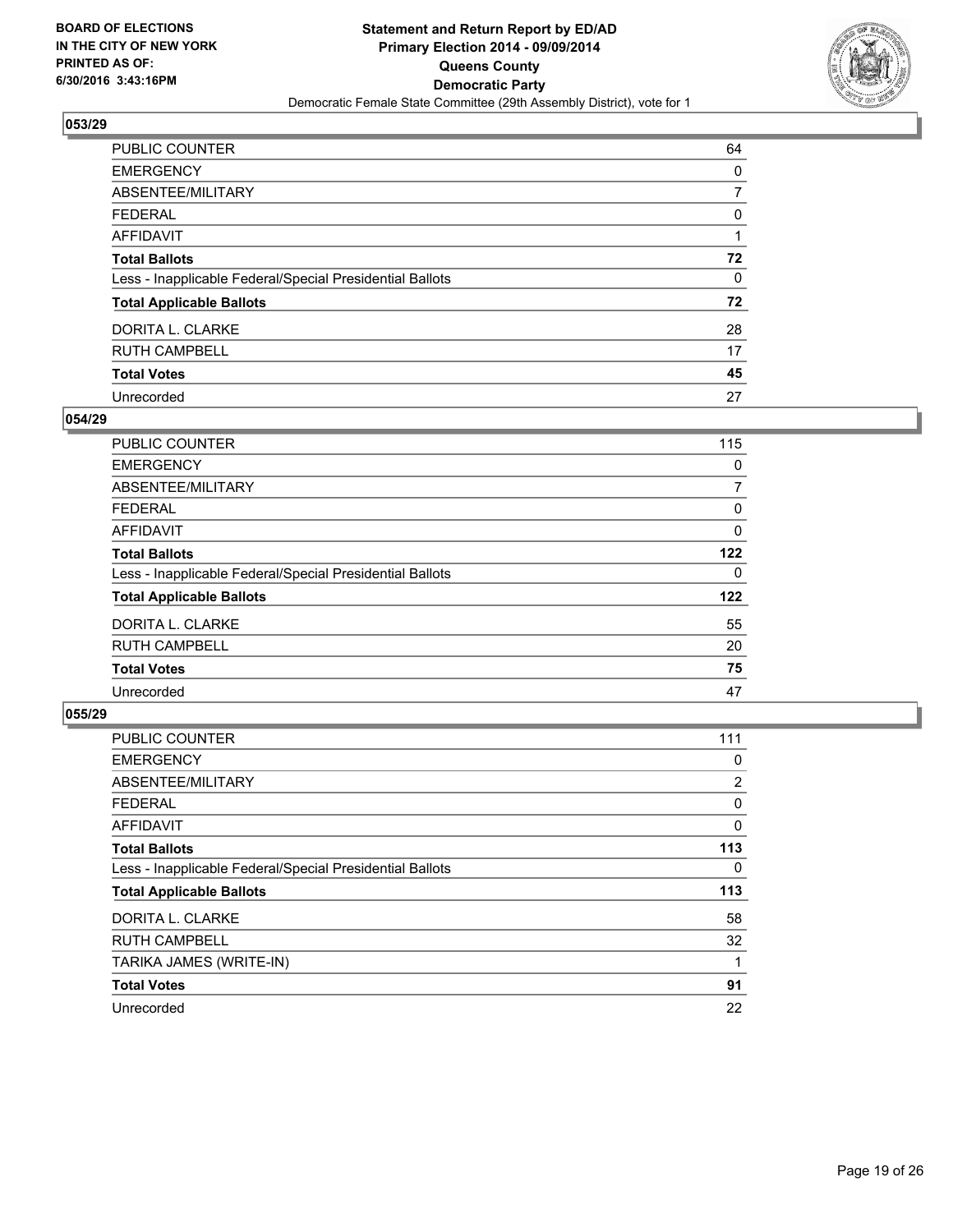

| <b>PUBLIC COUNTER</b>                                    | 77 |
|----------------------------------------------------------|----|
| <b>EMERGENCY</b>                                         | 0  |
| ABSENTEE/MILITARY                                        | 3  |
| <b>FEDERAL</b>                                           | 0  |
| <b>AFFIDAVIT</b>                                         | 0  |
| <b>Total Ballots</b>                                     | 80 |
| Less - Inapplicable Federal/Special Presidential Ballots | 0  |
| <b>Total Applicable Ballots</b>                          | 80 |
| DORITA L. CLARKE                                         | 40 |
| <b>RUTH CAMPBELL</b>                                     | 28 |
| <b>Total Votes</b>                                       | 68 |
| Unrecorded                                               | 12 |

## **057/29**

| PUBLIC COUNTER                                           | 70 |
|----------------------------------------------------------|----|
| <b>EMERGENCY</b>                                         | 0  |
| ABSENTEE/MILITARY                                        | 7  |
| <b>FEDERAL</b>                                           | 0  |
| <b>AFFIDAVIT</b>                                         | 0  |
| <b>Total Ballots</b>                                     | 77 |
| Less - Inapplicable Federal/Special Presidential Ballots | 0  |
| <b>Total Applicable Ballots</b>                          | 77 |
| DORITA L. CLARKE                                         | 42 |
| <b>RUTH CAMPBELL</b>                                     | 19 |
| <b>Total Votes</b>                                       | 61 |
| Unrecorded                                               | 16 |
|                                                          |    |

| PUBLIC COUNTER                                           | 91 |
|----------------------------------------------------------|----|
| <b>EMERGENCY</b>                                         | 0  |
| ABSENTEE/MILITARY                                        | 3  |
| <b>FEDERAL</b>                                           | 0  |
| AFFIDAVIT                                                | 0  |
| <b>Total Ballots</b>                                     | 94 |
| Less - Inapplicable Federal/Special Presidential Ballots | 0  |
| <b>Total Applicable Ballots</b>                          | 94 |
| DORITA L. CLARKE                                         | 48 |
| <b>RUTH CAMPBELL</b>                                     | 25 |
| <b>Total Votes</b>                                       | 73 |
| Unrecorded                                               | 21 |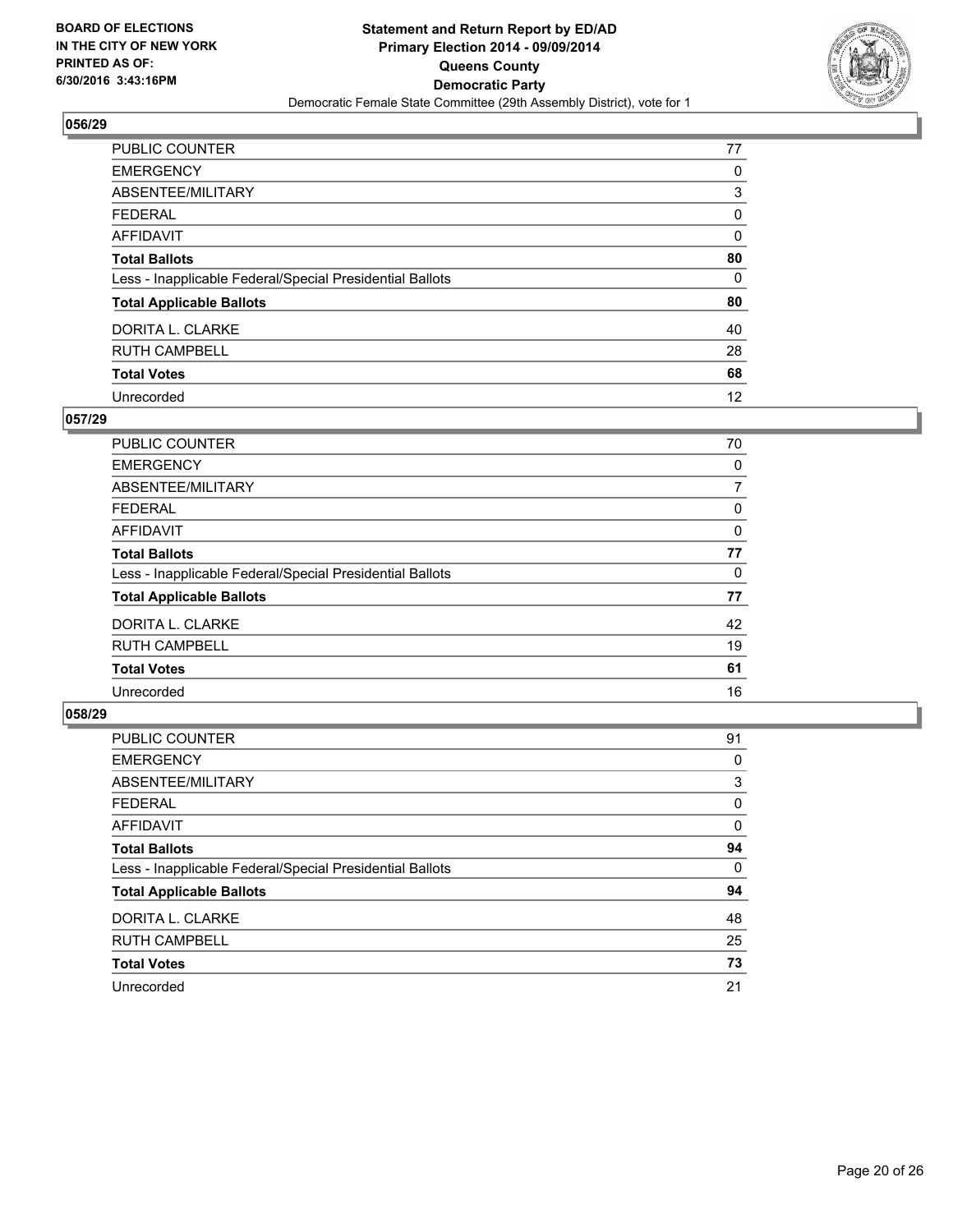

| <b>PUBLIC COUNTER</b>                                    | 155 |
|----------------------------------------------------------|-----|
| <b>EMERGENCY</b>                                         | 0   |
| ABSENTEE/MILITARY                                        | 7   |
| <b>FEDERAL</b>                                           | 0   |
| <b>AFFIDAVIT</b>                                         | 0   |
| <b>Total Ballots</b>                                     | 162 |
| Less - Inapplicable Federal/Special Presidential Ballots | 0   |
| <b>Total Applicable Ballots</b>                          | 162 |
| DORITA L. CLARKE                                         | 88  |
| <b>RUTH CAMPBELL</b>                                     | 45  |
| <b>Total Votes</b>                                       | 133 |
| Unrecorded                                               | 29  |

#### **060/29**

| <b>PUBLIC COUNTER</b>                                    | 152 |
|----------------------------------------------------------|-----|
| <b>EMERGENCY</b>                                         | 0   |
| ABSENTEE/MILITARY                                        | 4   |
| <b>FEDERAL</b>                                           | 0   |
| AFFIDAVIT                                                | 0   |
| <b>Total Ballots</b>                                     | 156 |
| Less - Inapplicable Federal/Special Presidential Ballots | 0   |
| <b>Total Applicable Ballots</b>                          | 156 |
| DORITA L. CLARKE                                         | 81  |
| <b>RUTH CAMPBELL</b>                                     | 33  |
| <b>Total Votes</b>                                       | 114 |
| Unrecorded                                               | 42  |
|                                                          |     |

| PUBLIC COUNTER                                           | 169 |
|----------------------------------------------------------|-----|
| <b>EMERGENCY</b>                                         | 0   |
| ABSENTEE/MILITARY                                        | 9   |
| <b>FEDERAL</b>                                           | 0   |
| <b>AFFIDAVIT</b>                                         | 0   |
| <b>Total Ballots</b>                                     | 178 |
| Less - Inapplicable Federal/Special Presidential Ballots | 0   |
| <b>Total Applicable Ballots</b>                          | 178 |
| DORITA L. CLARKE                                         | 79  |
| <b>RUTH CAMPBELL</b>                                     | 48  |
| <b>Total Votes</b>                                       | 127 |
| Unrecorded                                               | 51  |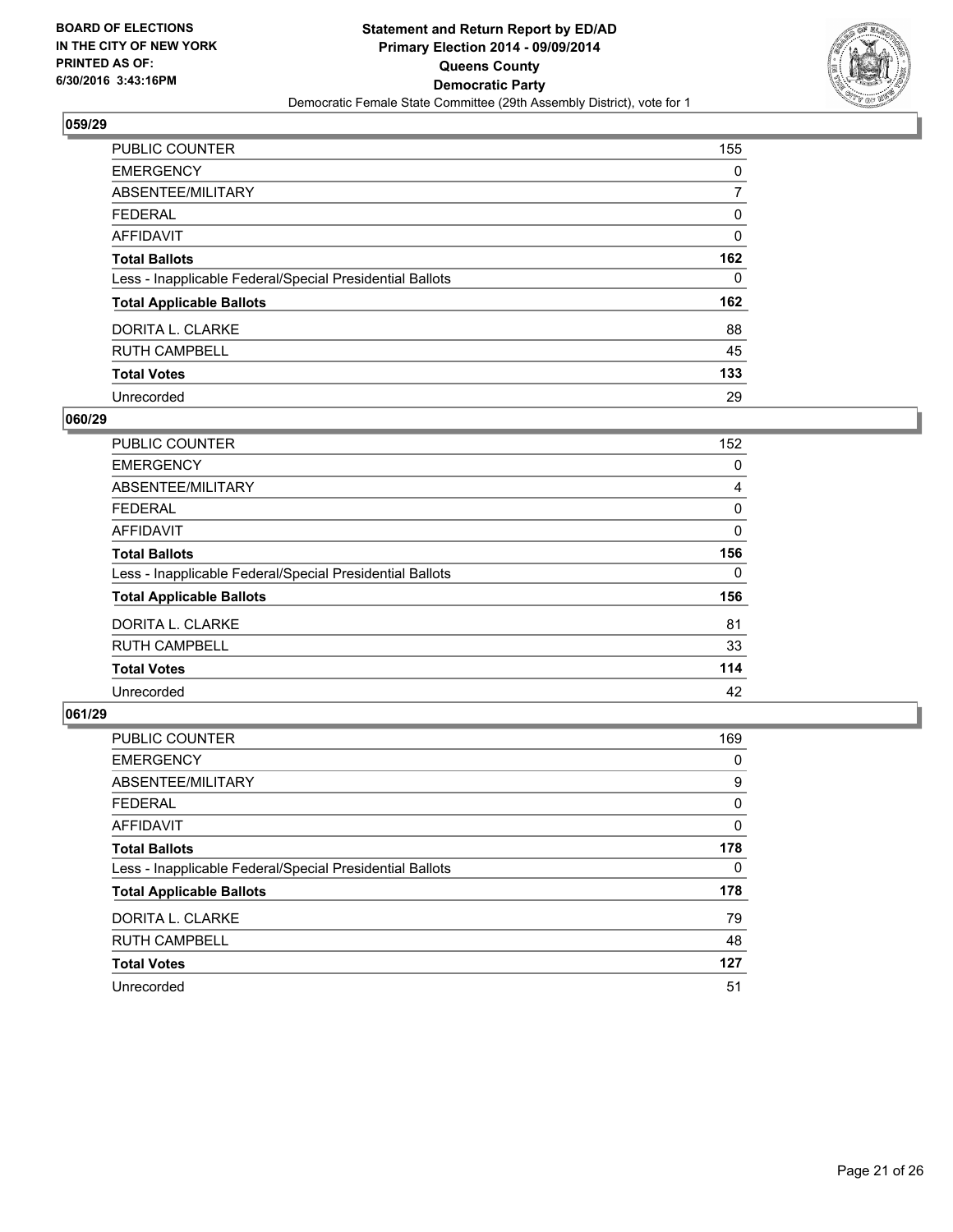

| <b>PUBLIC COUNTER</b>                                    | 182            |
|----------------------------------------------------------|----------------|
| <b>EMERGENCY</b>                                         | 0              |
| ABSENTEE/MILITARY                                        | $\overline{2}$ |
| <b>FEDERAL</b>                                           | 0              |
| <b>AFFIDAVIT</b>                                         | 0              |
| <b>Total Ballots</b>                                     | 184            |
| Less - Inapplicable Federal/Special Presidential Ballots | 0              |
| <b>Total Applicable Ballots</b>                          | 184            |
| DORITA L. CLARKE                                         | 95             |
| <b>RUTH CAMPBELL</b>                                     | 47             |
| <b>Total Votes</b>                                       | 142            |
| Unrecorded                                               | 42             |

#### **063/29**

| PUBLIC COUNTER                                           | 128 |
|----------------------------------------------------------|-----|
| <b>EMERGENCY</b>                                         | 0   |
| ABSENTEE/MILITARY                                        | 6   |
| <b>FEDERAL</b>                                           | 0   |
| AFFIDAVIT                                                | 0   |
| <b>Total Ballots</b>                                     | 134 |
| Less - Inapplicable Federal/Special Presidential Ballots | 0   |
| <b>Total Applicable Ballots</b>                          | 134 |
| DORITA L. CLARKE                                         | 54  |
| <b>RUTH CAMPBELL</b>                                     | 31  |
| <b>Total Votes</b>                                       | 85  |
| Unrecorded                                               | 49  |
|                                                          |     |

| PUBLIC COUNTER                                           | 81 |
|----------------------------------------------------------|----|
| <b>EMERGENCY</b>                                         | 0  |
| ABSENTEE/MILITARY                                        | 2  |
| <b>FEDERAL</b>                                           | 0  |
| <b>AFFIDAVIT</b>                                         |    |
| <b>Total Ballots</b>                                     | 84 |
| Less - Inapplicable Federal/Special Presidential Ballots | 0  |
| <b>Total Applicable Ballots</b>                          | 84 |
| DORITA L. CLARKE                                         | 40 |
| <b>RUTH CAMPBELL</b>                                     | 20 |
| UNATTRIBUTABLE WRITE-IN (WRITE-IN)                       |    |
| <b>Total Votes</b>                                       | 61 |
| Unrecorded                                               | 23 |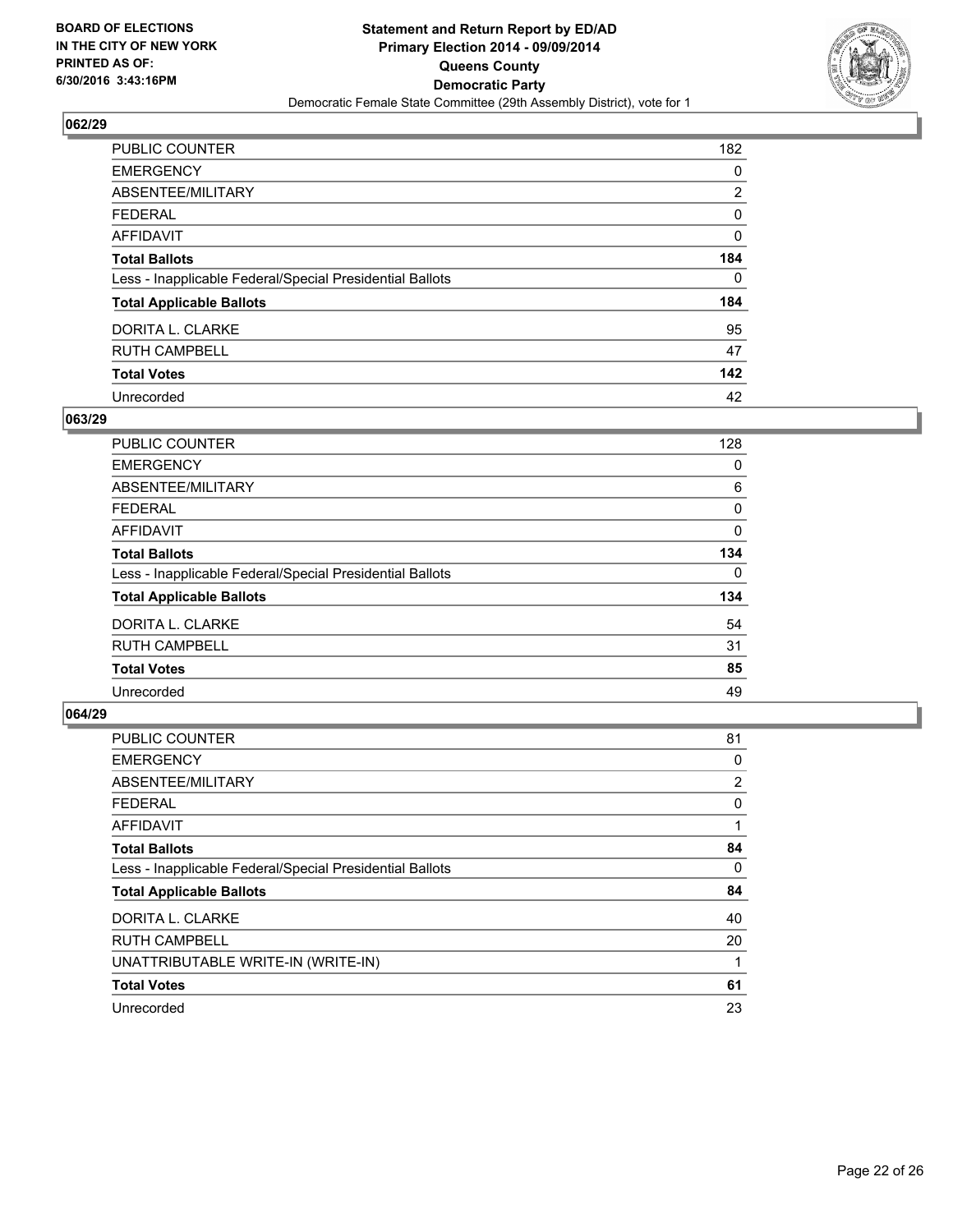

| <b>PUBLIC COUNTER</b>                                    | 102 |
|----------------------------------------------------------|-----|
| <b>EMERGENCY</b>                                         | 0   |
| ABSENTEE/MILITARY                                        |     |
| <b>FEDERAL</b>                                           | 0   |
| <b>AFFIDAVIT</b>                                         | 0   |
| <b>Total Ballots</b>                                     | 103 |
| Less - Inapplicable Federal/Special Presidential Ballots | 0   |
| <b>Total Applicable Ballots</b>                          | 103 |
| DORITA L. CLARKE                                         | 42  |
| <b>RUTH CAMPBELL</b>                                     | 31  |
| <b>Total Votes</b>                                       | 73  |
| Unrecorded                                               | 30  |

#### **066/29**

| PUBLIC COUNTER                                           | 85 |
|----------------------------------------------------------|----|
| <b>EMERGENCY</b>                                         | 0  |
| ABSENTEE/MILITARY                                        | 4  |
| <b>FEDERAL</b>                                           | 0  |
| <b>AFFIDAVIT</b>                                         | 0  |
| <b>Total Ballots</b>                                     | 89 |
| Less - Inapplicable Federal/Special Presidential Ballots | 0  |
| <b>Total Applicable Ballots</b>                          | 89 |
| DORITA L. CLARKE                                         | 43 |
| <b>RUTH CAMPBELL</b>                                     | 25 |
| <b>Total Votes</b>                                       | 68 |
| Unrecorded                                               | 21 |
|                                                          |    |

| PUBLIC COUNTER                                           | 77 |
|----------------------------------------------------------|----|
| <b>EMERGENCY</b>                                         | 0  |
| ABSENTEE/MILITARY                                        |    |
| <b>FEDERAL</b>                                           | 0  |
| <b>AFFIDAVIT</b>                                         | 0  |
| <b>Total Ballots</b>                                     | 78 |
| Less - Inapplicable Federal/Special Presidential Ballots | 0  |
| <b>Total Applicable Ballots</b>                          | 78 |
| DORITA L. CLARKE                                         | 39 |
| <b>RUTH CAMPBELL</b>                                     | 22 |
| <b>Total Votes</b>                                       | 61 |
| Unrecorded                                               | 17 |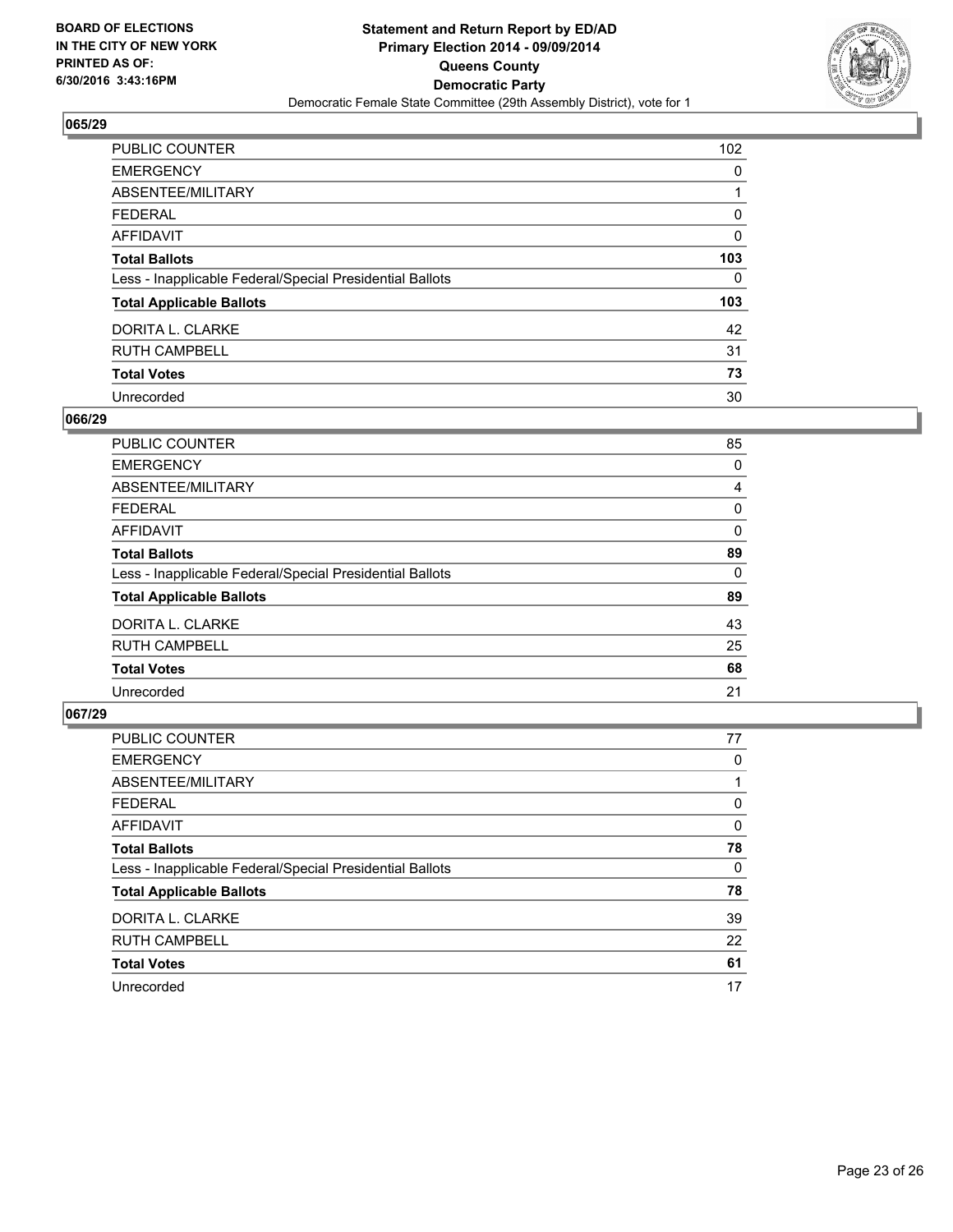

| <b>PUBLIC COUNTER</b>                                    | 66             |
|----------------------------------------------------------|----------------|
| <b>EMERGENCY</b>                                         | 0              |
| ABSENTEE/MILITARY                                        | $\overline{2}$ |
| <b>FEDERAL</b>                                           | 0              |
| <b>AFFIDAVIT</b>                                         | 0              |
| <b>Total Ballots</b>                                     | 68             |
| Less - Inapplicable Federal/Special Presidential Ballots | 0              |
| <b>Total Applicable Ballots</b>                          | 68             |
| DORITA L. CLARKE                                         | 40             |
| <b>RUTH CAMPBELL</b>                                     | 17             |
| <b>Total Votes</b>                                       | 57             |
| Unrecorded                                               | 11             |

#### **069/29**

| PUBLIC COUNTER                                           | 27 |
|----------------------------------------------------------|----|
| <b>EMERGENCY</b>                                         | 0  |
| ABSENTEE/MILITARY                                        |    |
| <b>FEDERAL</b>                                           | 0  |
| <b>AFFIDAVIT</b>                                         | 0  |
| <b>Total Ballots</b>                                     | 28 |
| Less - Inapplicable Federal/Special Presidential Ballots | 0  |
| <b>Total Applicable Ballots</b>                          | 28 |
| DORITA L. CLARKE                                         | 17 |
| <b>RUTH CAMPBELL</b>                                     | 9  |
| <b>Total Votes</b>                                       | 26 |
| Unrecorded                                               | 2  |
|                                                          |    |

| <b>PUBLIC COUNTER</b>                                    | 101 |
|----------------------------------------------------------|-----|
| <b>EMERGENCY</b>                                         | 0   |
| ABSENTEE/MILITARY                                        | 4   |
| <b>FEDERAL</b>                                           | 0   |
| AFFIDAVIT                                                | 0   |
| <b>Total Ballots</b>                                     | 105 |
| Less - Inapplicable Federal/Special Presidential Ballots | 0   |
| <b>Total Applicable Ballots</b>                          | 105 |
| DORITA L. CLARKE                                         | 47  |
| <b>RUTH CAMPBELL</b>                                     | 30  |
| SABINE FRENCH (WRITE-IN)                                 |     |
| <b>Total Votes</b>                                       | 78  |
| Unrecorded                                               | 27  |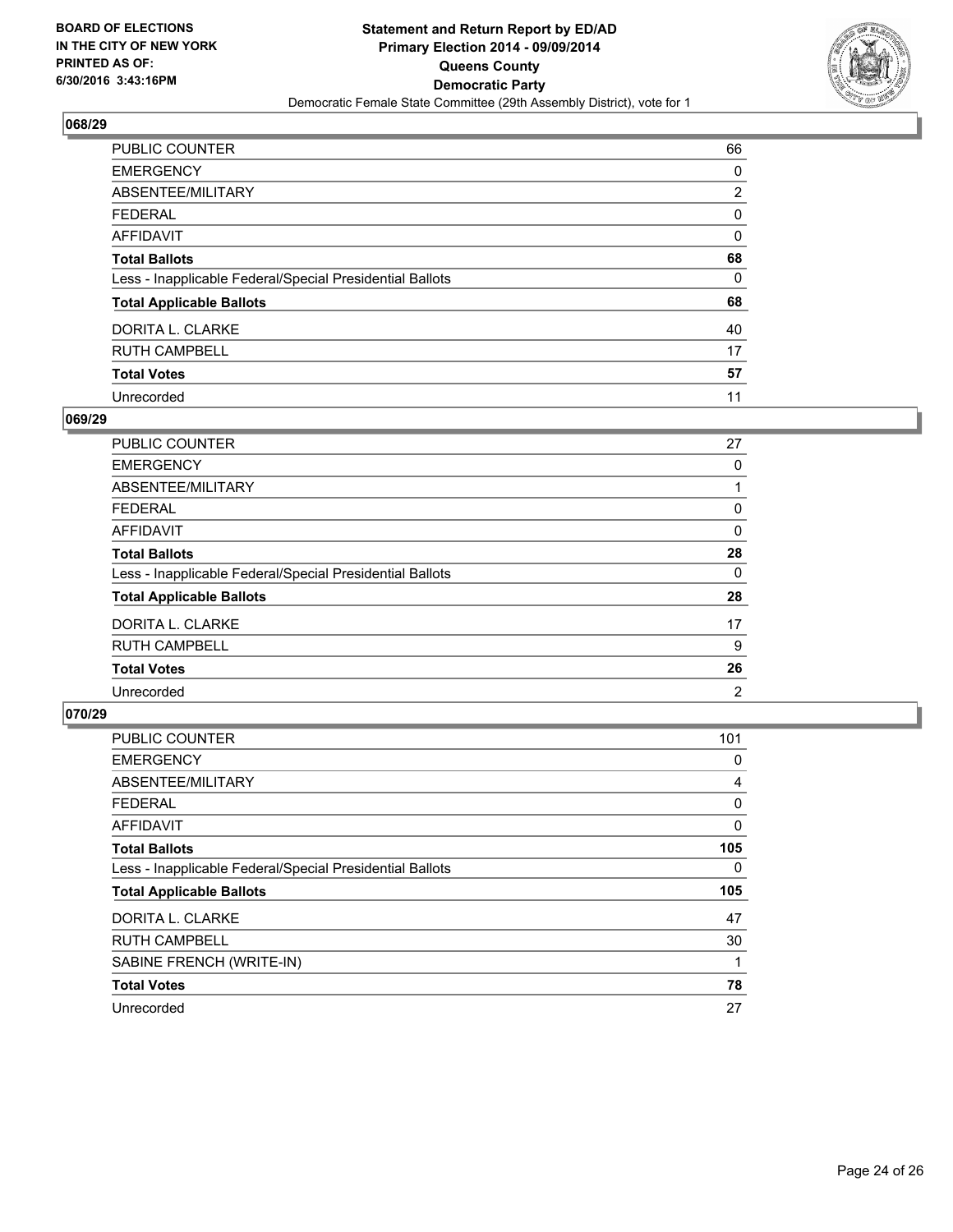

| <b>PUBLIC COUNTER</b>                                    | 66 |
|----------------------------------------------------------|----|
| <b>EMERGENCY</b>                                         | 0  |
| ABSENTEE/MILITARY                                        | 0  |
| <b>FEDERAL</b>                                           | 0  |
| <b>AFFIDAVIT</b>                                         | 0  |
| <b>Total Ballots</b>                                     | 66 |
| Less - Inapplicable Federal/Special Presidential Ballots | 0  |
| <b>Total Applicable Ballots</b>                          | 66 |
| DORITA L. CLARKE                                         | 28 |
| <b>RUTH CAMPBELL</b>                                     | 24 |
| <b>Total Votes</b>                                       | 52 |
| Unrecorded                                               | 14 |